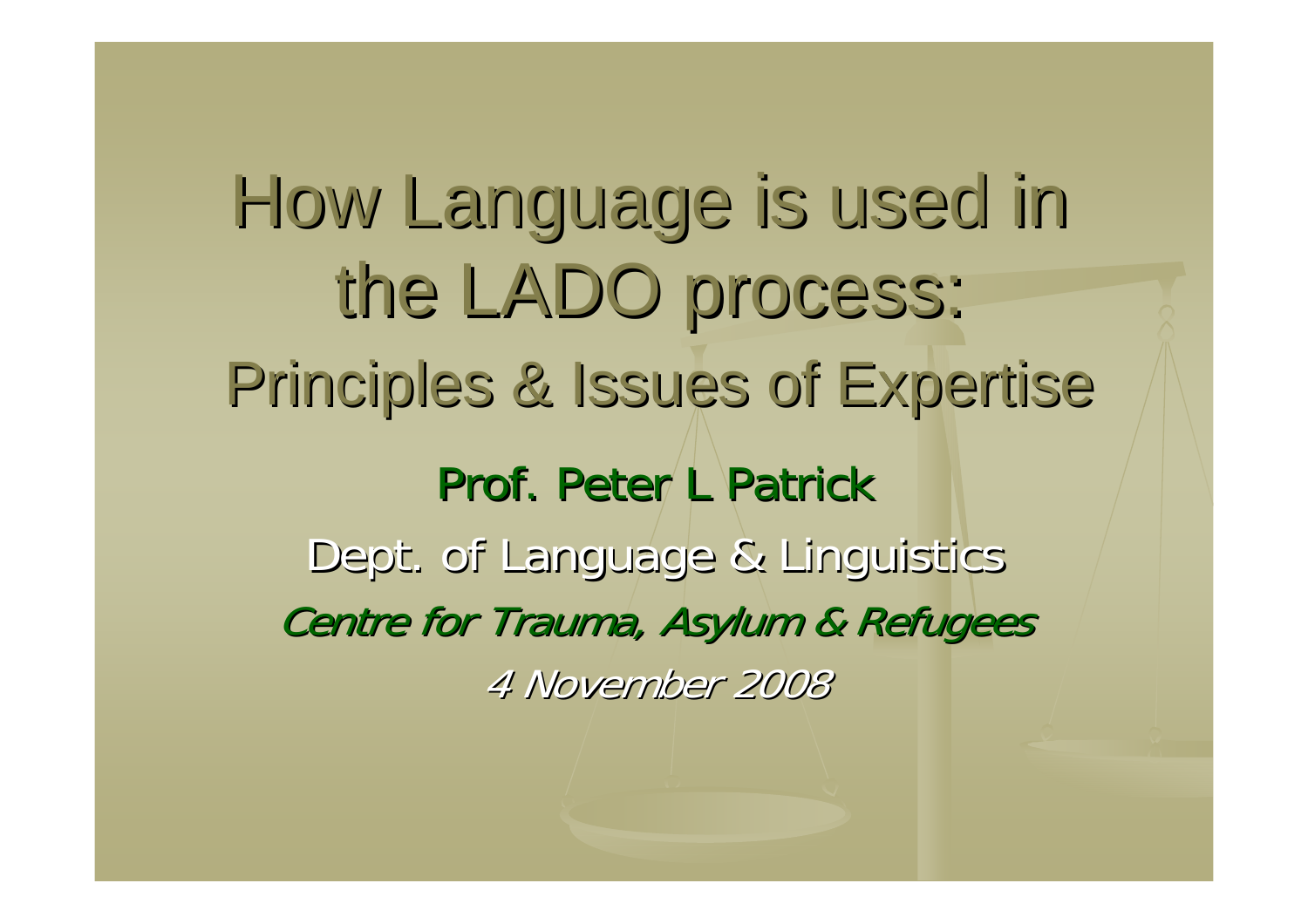# Synopsis

- $\Box$ Definition and key issues in LADO:
	- **Language Analysis for Determination of Origins Language Analysis for Determination of Origins**
- $\mathbb{R}^2$ LADO as Gate-keeping: Case for Applied Sociolinguistics
- L. Institutional Pressures on LADO, and Context of LADO
- $\mathbb{R}^2$ Some typical problems in non-expert LADO analysis
- $\mathbb{R}^2$ Current recommendations / Guidelines for best practice
- L. Comparison of LADO practice to Forensic Linguistics
- $\mathbb{R}^2$ Comparison of LADO practice to Sociolinguistics
- Conclusions: (1) Sociolinguistics required for LADO; (2) Institutional pressures acknowledged/investigated;<br>(3) Institutional pressures acknowledged/investigated;<br>(3) Independent comparative research & training needed
- **Research basis of LADO Research basis of LADO** must be specified & utilized: must be specified & utilized: Who defines expertise, and how?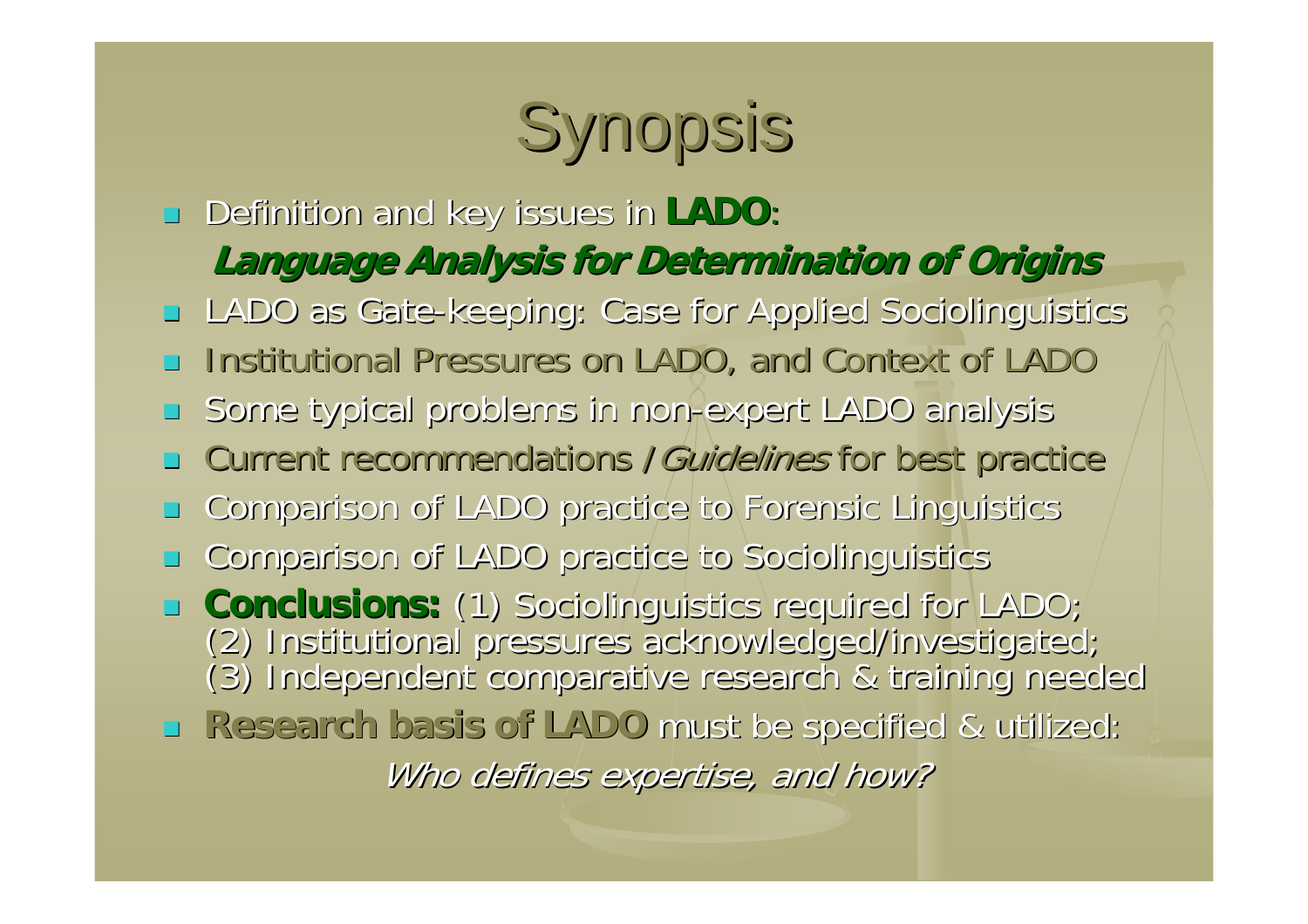#### Mirror, mirror, in the tongue …

# Language assessment of refugees in the process of applying for asylum

- LADO -(national, regional or ethnic) Origins [inc. interpreting]
- **E** Refers to such analysis neutrally, whether as well as to the entire process & institutional context

#### T □ Gate-keeping mechanism employed by govts. to assess claims of origin and weed out false ones

 Often performed in context of general governmental/ Often performed in context of general governmental/ public skepticism skepticism & hostility to immigration, refugees & hostility to immigration, refugees □ E.g. belief that most are economically motivated, as opposed<br>to motivation by "a well-founded fear of being persecuted"

### Assumes language reflects citizenship (?!?) Assumes language reflects citizenship (?!?)

Linguists: Reflects socialization & speech community Linguists: Reflects socialization & speech community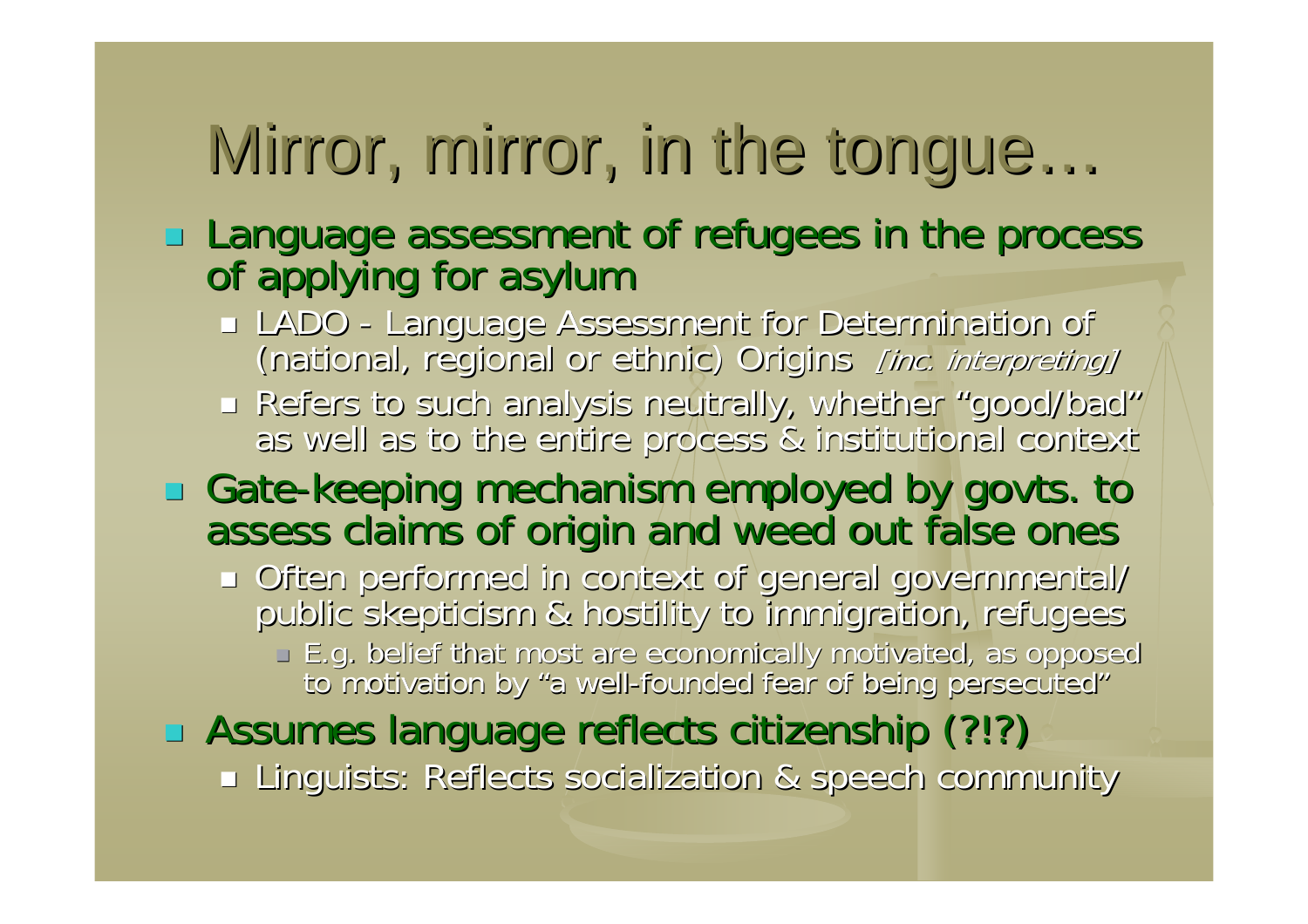## A case for Applied Sociolinguistics? A case for Applied Sociolinguistics?

#### $\Box$ **Basic LADO question is a sociolinguistic one:**

- $\blacksquare$  How does an applicant's linguistic performance in a LADO context correlate with their history of speech LADO context correlate with their history of speech community membership and language socialization? community membership and language socialization?
- $\blacksquare$  Are there people for whom mapping language onto social history is difficult or unreliable? Yes, of course.

### **Language often ascribed gate-keeping functions**

 $\blacksquare$  Workplace: hiring, discrimination, language choice Education: admissions, testing, evidence of disability Education: admissions, testing, evidence of disability Courts/policing: witness/suspect credibility, probity Courts/policing: witness/suspect credibility, probity

Ie, enforces society's class/ethnic/racial/etc. bias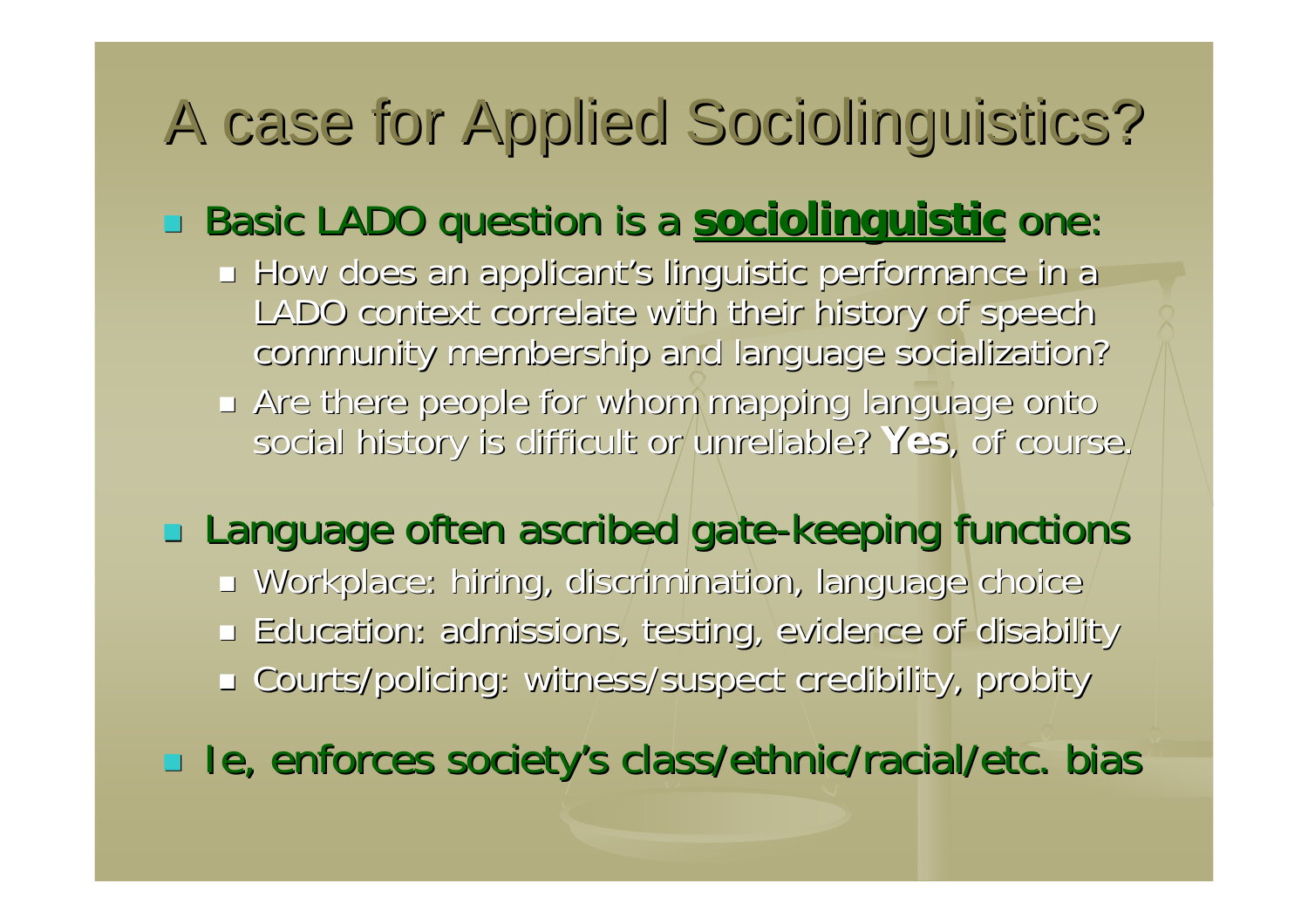### …case for Applied Sociolinguistics?

#### $\Box$  $\blacksquare$  Linguistic assimilation of minority to majority

- $\blacksquare$  = Symbolic of accepting majority values generally
- $\Box$  = Precondition for access to elite groups / resources

#### $\Box$ Standardization ( Standardization (<sup>≅</sup> Categorization, for LADO): Categorization, for LADO):

 $\blacksquare$  The powerful judge whether the powerless's speech conforms to ?arbitrary? standards deserving of access  $\Box$  Analyst's job to make sure categorization is well-motivated

#### $\Box$ **E** Applied Sociolinguistic Questions:

- Does LADO assessment serve appropriate functions?
- $\blacksquare$  Which procedures should (not) be employed in LADO?
- Which cases/contexts are (not) decidable by LADO?
- u What linguistic expertise is required for LADO?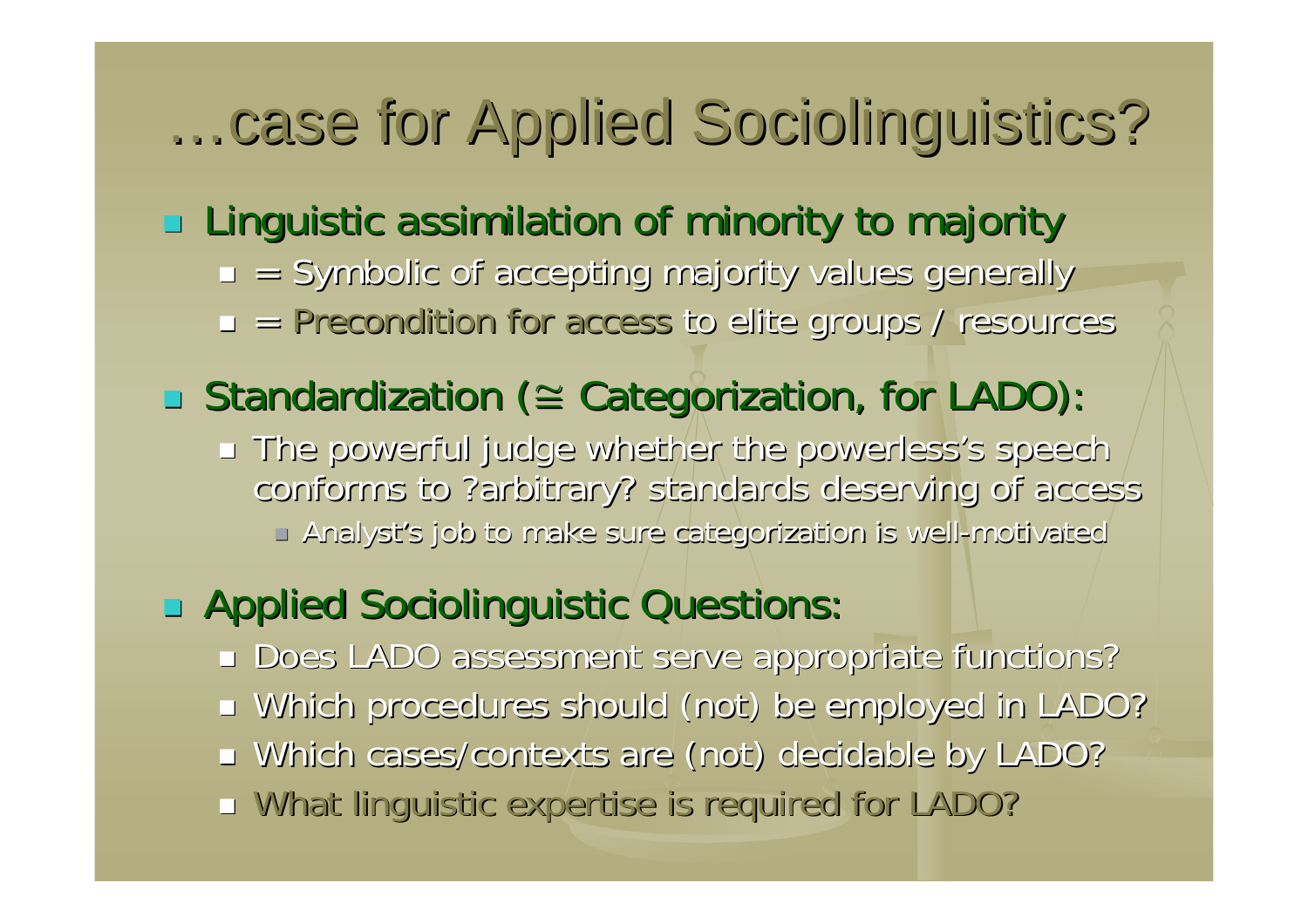## Institutional Pressures on LADO

#### $\Box$  $\Box$  Three key institutional positions

- Government immigration bureau: Government immigration bureau: civil servant civil servant
- L Commercial analysis firm: employee/owner
- $\textcolor{black}{\blacksquare}$  Independent individual: academic linguist, free-lance interpreter, non-expert native-speaker (=NENS) analyst (ie, lacks extensive scientific training)

#### $\Box$ **Differentially exposed to pressures** such as

 Rules of procedure, staffing levels, caseload, costs, Rules of procedure, staffing levels, caseload, costs, profit motive, government policy, public perceptions  $\blacksquare$  Also have contrasting institutional norms & practices

### $\Box$  Exert influence on beliefs, practice, assumptions

 $\blacksquare$  Eg, on what constitutes a fact – how important is best-practice, etc.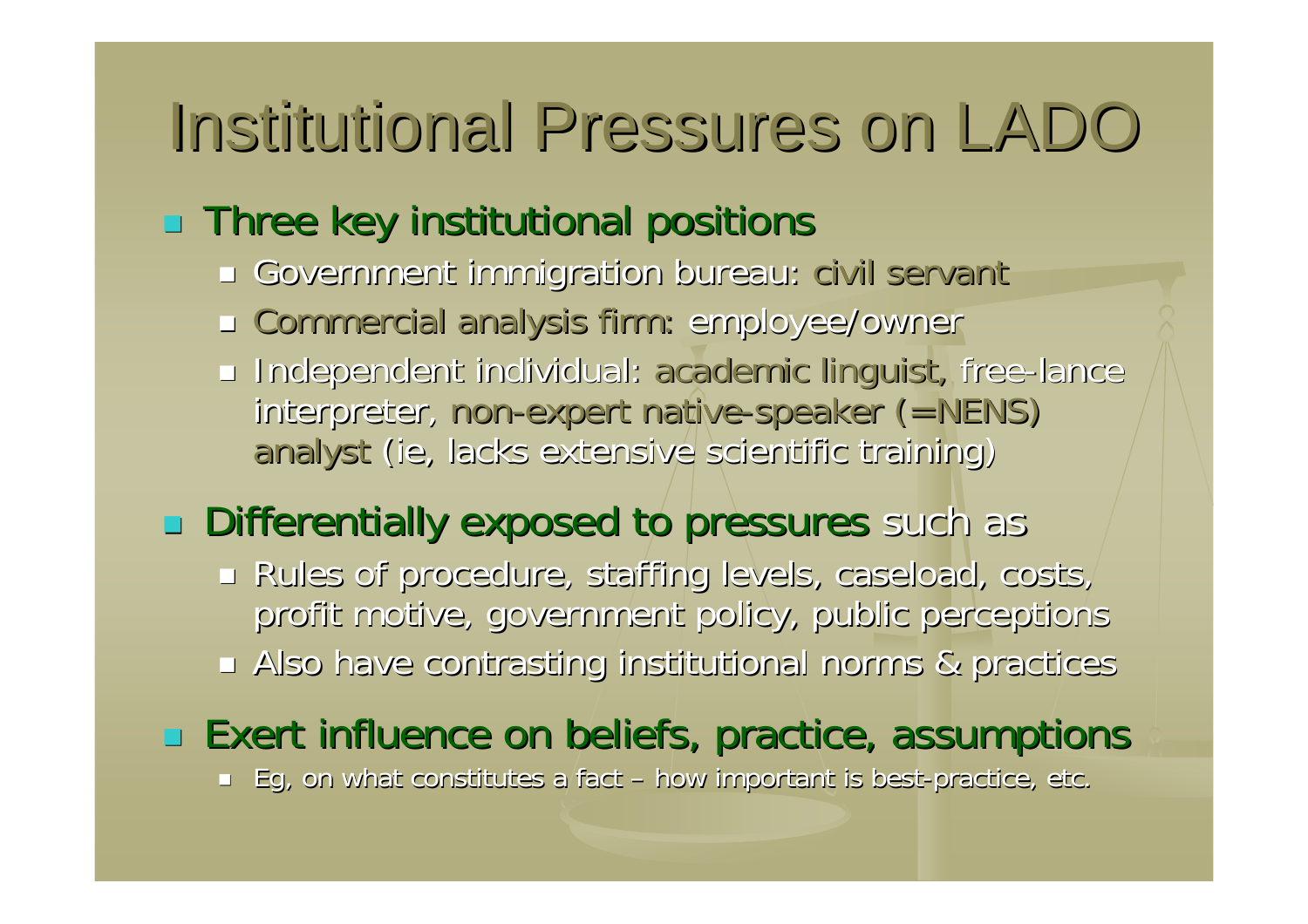# Institutional Context of LADO

#### $\Box$  $\Box$  Varies widely from one country to another

- $\textcolor{red}{\blacksquare}$  Rules may be set by government immigration agency
- $\Box$  Decisions rarely made by regular courts -Decisions rarely made by regular courts - Appeal may<br>be to independent bureau or administrative judge
- n No legal recognition of language validity, procedures

### **Roles/characteristics in asylum interviews**

- $\Box$  Asylum applicant, typically w/o documents
- u Govt. immigration officer: may be low-ranking, young and not trained in languages or country expertise
- Language analyst: scientific linguistic training? NENS status? independent or contracted employee?
- **Interpreter: qualified? native-speaker status?**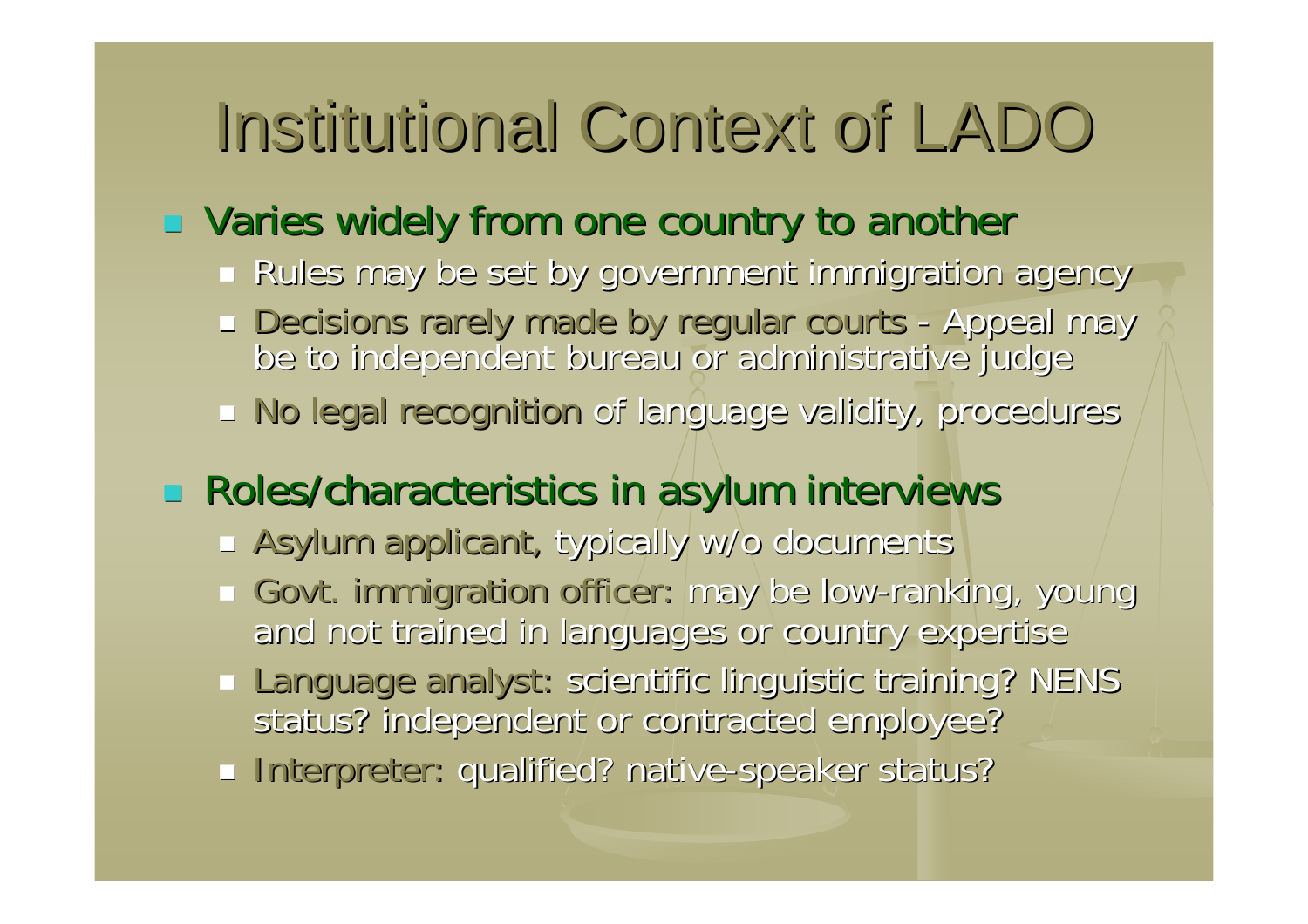# Issues of Expertise & Training Issues of Expertise & Training

- Different areas of knowledge/expertise required Different areas of knowledge/expertise required
	- by participants in the asylum process by participants in the asylum process
		- **Exagentific linguistic knowledge (analyst)** under
		- **D** Native-speaker knowledge (informant, interpreter)
		- **Qualified interpreting skills (interpreter)**
		- I Knowledge of country info (bureau officer, ?analyst?)
		- $\Box$  Correct basic understanding of relation of language to social experience/identity (all participants)

### **Problem: Different levels of training/qualification**

Undermines validity/reliability of LADO process now Undermines validity/reliability of LADO process now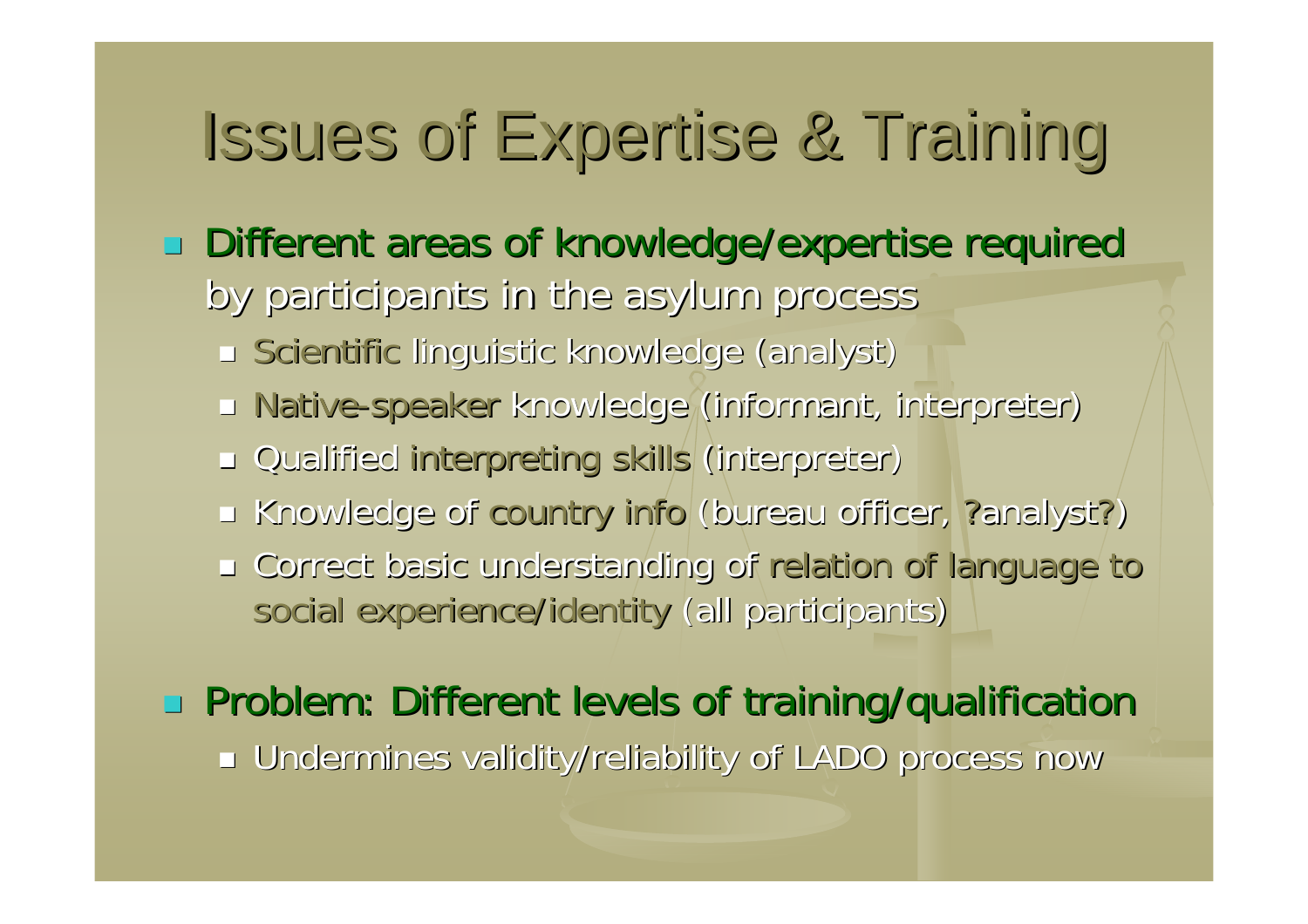### Typical flaws of Non-expert Analysis, I

[Some of these apply to eg, bureau employees, judges too]

- $\mathbb{R}^2$  Prescriptive views of linguistic purity/mixing/bilingualism Prescriptive views of linguistic purity/mixing/bilingualism
	- $\textcolor{red}{\blacksquare}$  Ignores common extent of borrowing, choice, accommodation
- Linguistic authenticity equated w/typical national identity
	- $\Box$  "True X-ians wouldn't say that"

### **EXTEE Categorical, stereotypical view of speech community**

n <u>Result:</u> Misidentify authenticity of minority, marginal, multilingual Misidentify authenticity of minority, marginal, multilingual, m speakers, or those with mobile, disrupted histories (ie refugees!)

#### $\Box$  Identity of analyst often hidden, credentials unspecified

- $\blacksquare$  Eg, "university-educated in literature and linguistics"
- **Incorrect folk-linguistic attitudes/beliefs influence results** 
	- $\blacksquare$  Mono-lingualism  $=$  belonging to one culture  $=$  'normal'
		- J ('Monoglot ideology', Silverstein 1996, Blommaert 2006)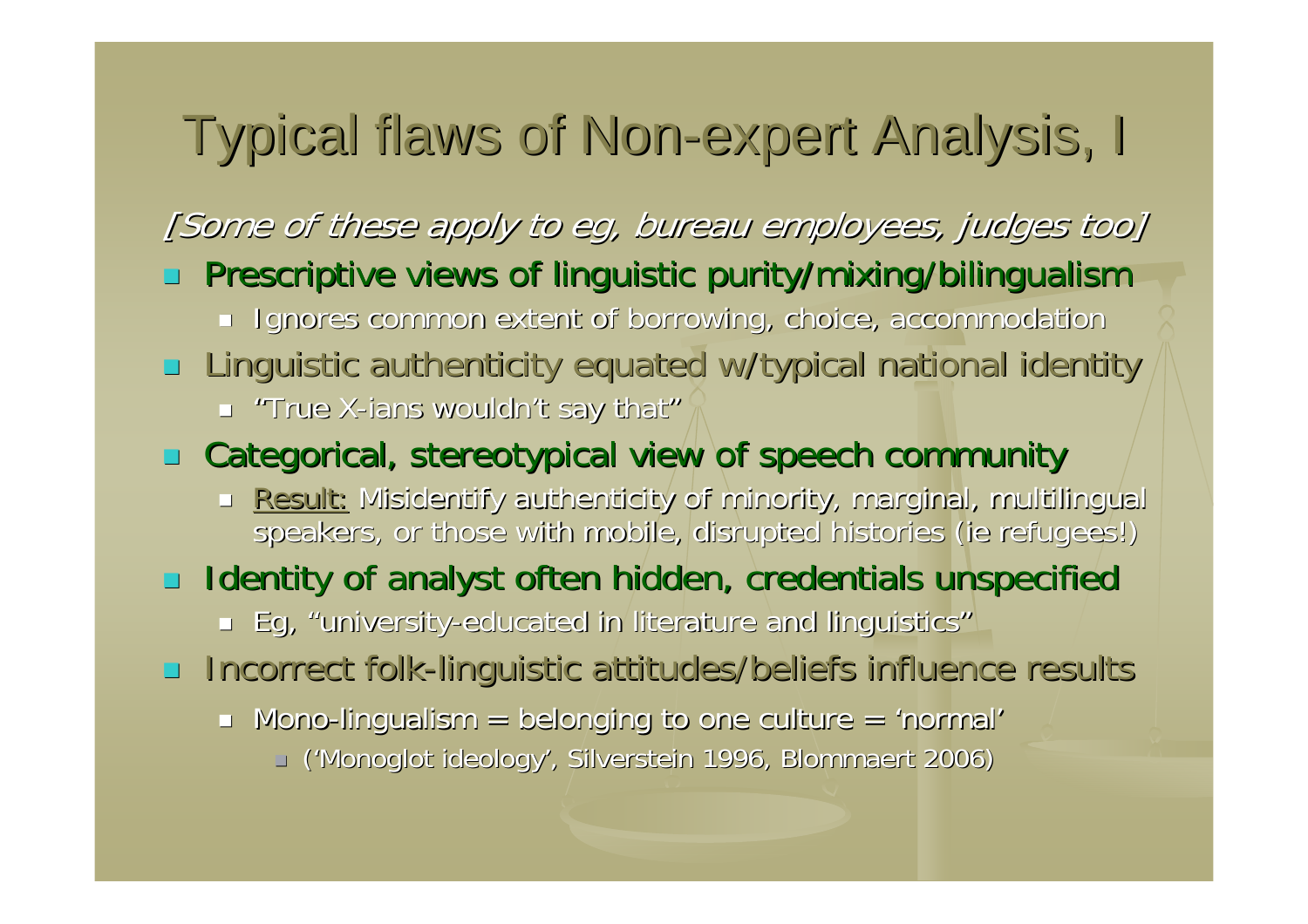### Problems with Expertise of Analyst Problems with Expertise of Analyst

- **No post-graduate training in linguistics in linguistics**
- **E** Computational linguistics focus is on, e.g.:
	- $\blacksquare$  Machine translation, speech synthesis, text processing
	- How about phonology/phonetics/morphology/syntax? How about phonology/phonetics/morphology/syntax?
- **u** Undergraduate training fails to meet standard
- $\Box$  No evidence of sociolinguistic awareness for:
	- Language choice/attitudes/variation/code-switching
- $\Box$  No competence in Af-Reer Hamar ethnic dialect?  $\blacksquare$  Crucial linguistic Q: Is speech plausibly of that clan?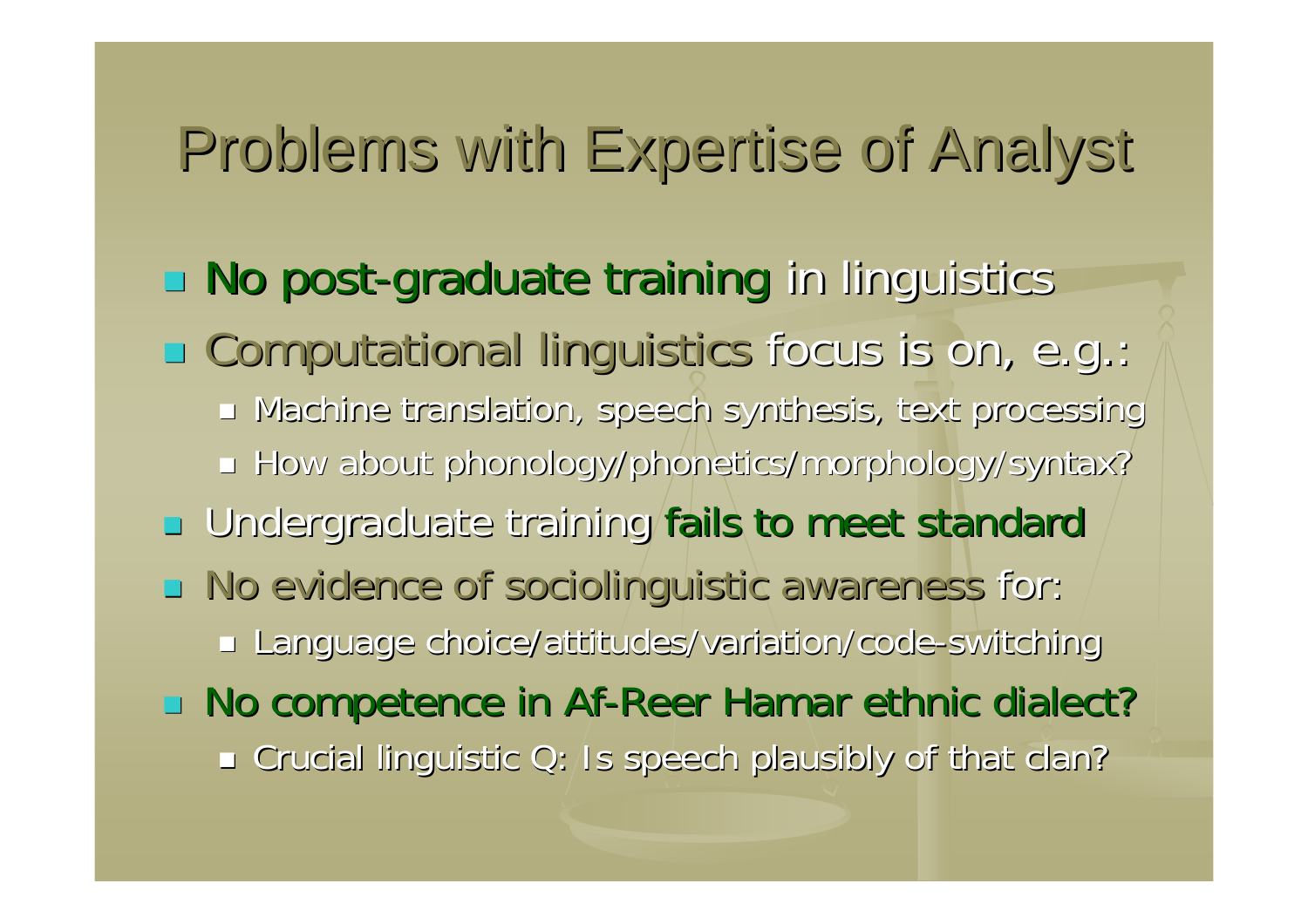### Typical flaws of Non-expert Analysis, II

### $\Box$  Common belief: political & linguistic boundaries coincide

- Languages indigenous to Afghanistan & border nations: Aimaq,<br>Baluchi, Brahui, Farsi (Dari), Turkman (Ethnologue; Eades et al 2003)
- $\Box$  Belief in transparent link between ethnicity & language choice
- > Result: authentic language use (w.r.t. speaker socialization)<br>| incorrectly judged; speaker assigned wrong national origin

# □ No understanding of how power relations in institutional<br>contexts seriously influence language behaviour

Crucial mistakes/misinterpretations attested in literature Crucial mistakes/misinterpretations attested in literature (Corcoran 2004, Maryns 2005, Eades oran 2004, Maryns 2005, Eades fc 2008)

### $\Box$  Unaware of pressures resulting in language choice/shift

- $\blacksquare$  Indexical divergent/convergent shifts express speaker identity,
- $\blacksquare$  Influenced by identity of interlocutor, power relations in context

> Result: normal, predictable language shift or variation > Result: normal, predictable language shift or variation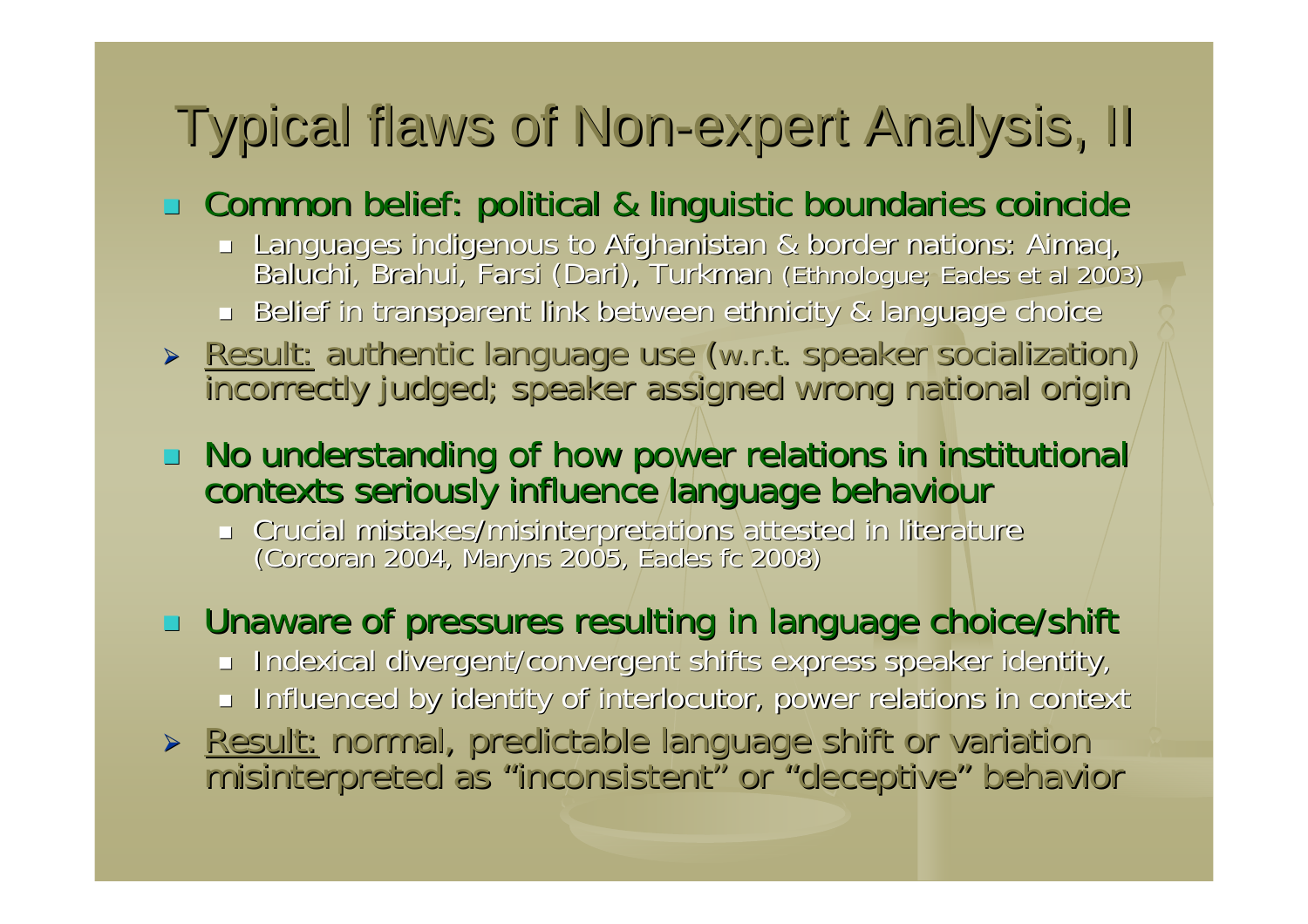# Pressure III<sup>></sup> Language choice

### $\Box$  Non-native standard substituted for native Krio

- **Ex: Initial IV of Krio girl by Belgian official (Maryns 2005)** [not ex. of LADO, but of basic problems w/language for refugees]
	- $\blacksquare$  $(1)$  I: in English
	- $\Box$  (2) AS: I no sabi [Krio means "I don't understand"]
	- □ (3) I: =we have. We have all the time, so you don't have to worry.. ok.. just
	- $\Box$  (4) (4) (4) we'll take it slow.. Ok. Is it ok with you…………
	- □ (5) AS: I don't go to school
	- $\Box$  (6) : but if.. what we'll try.. ok.. you have to try.. ok.. so if you . will try you just sign here .. hen..
	- $\Box$  (7) you make a cross. ok or. a round a circle...ok. Thanks.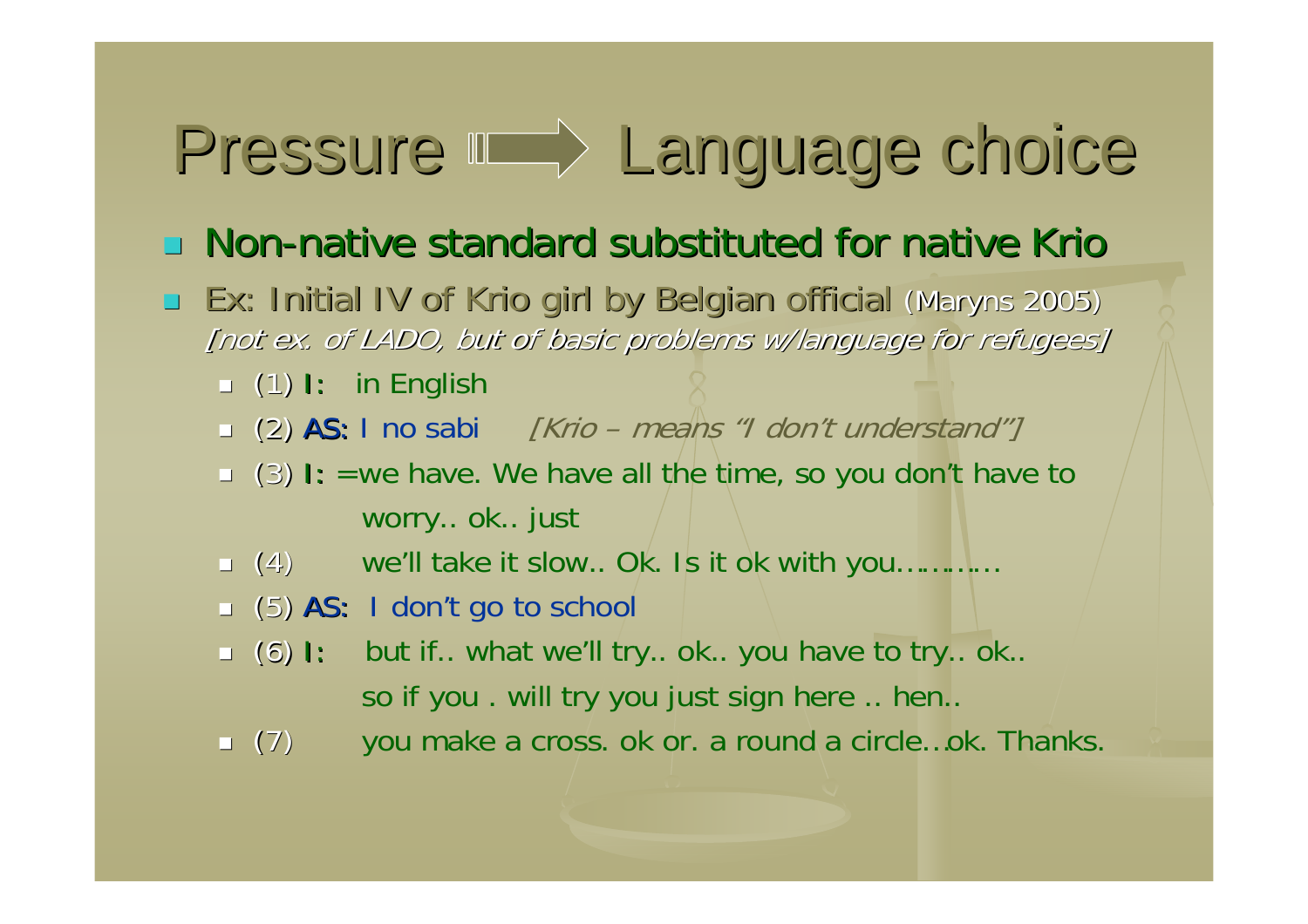### Typical flaws of Non-expert Analysis, III

#### $\Box$  Little to no sociolinguistic knowledge, e.g.:

- $\blacksquare$  Unaware of inherent variation within a language
- $\Box$  Confuse group-preferential patterns w/ group-exclusive ones

### > Result: assignment of speaker to wrong linguistic group

- ∟ Unaware that hegemonic linguistic ideology, prejudicial language<br>√attitudes are common, & favour speakers of powerful languages
- Ignorant that speakers may try to use more powerful language<br>as most appropriate to formal settings & authoritative hearers<br>(Principle of Subordinate Shift, Labov 1984)

### > Result: judge speaker unfairly as "deceptive/suspicious"

### $\Box$  Ignorant of some of the most basic linguistic concepts:

- $\Box$ Confuse speaker-competence w/analytic linguistic knowledge
- » Result: value NENS native speakers variained linguists
- $\Box$  Believe main analytic units = "words, accents"
- $\blacksquare$  Unable to use basic tools (eg IPA transcription) accurately
- > Result: not competent to perform valid/reliable analysis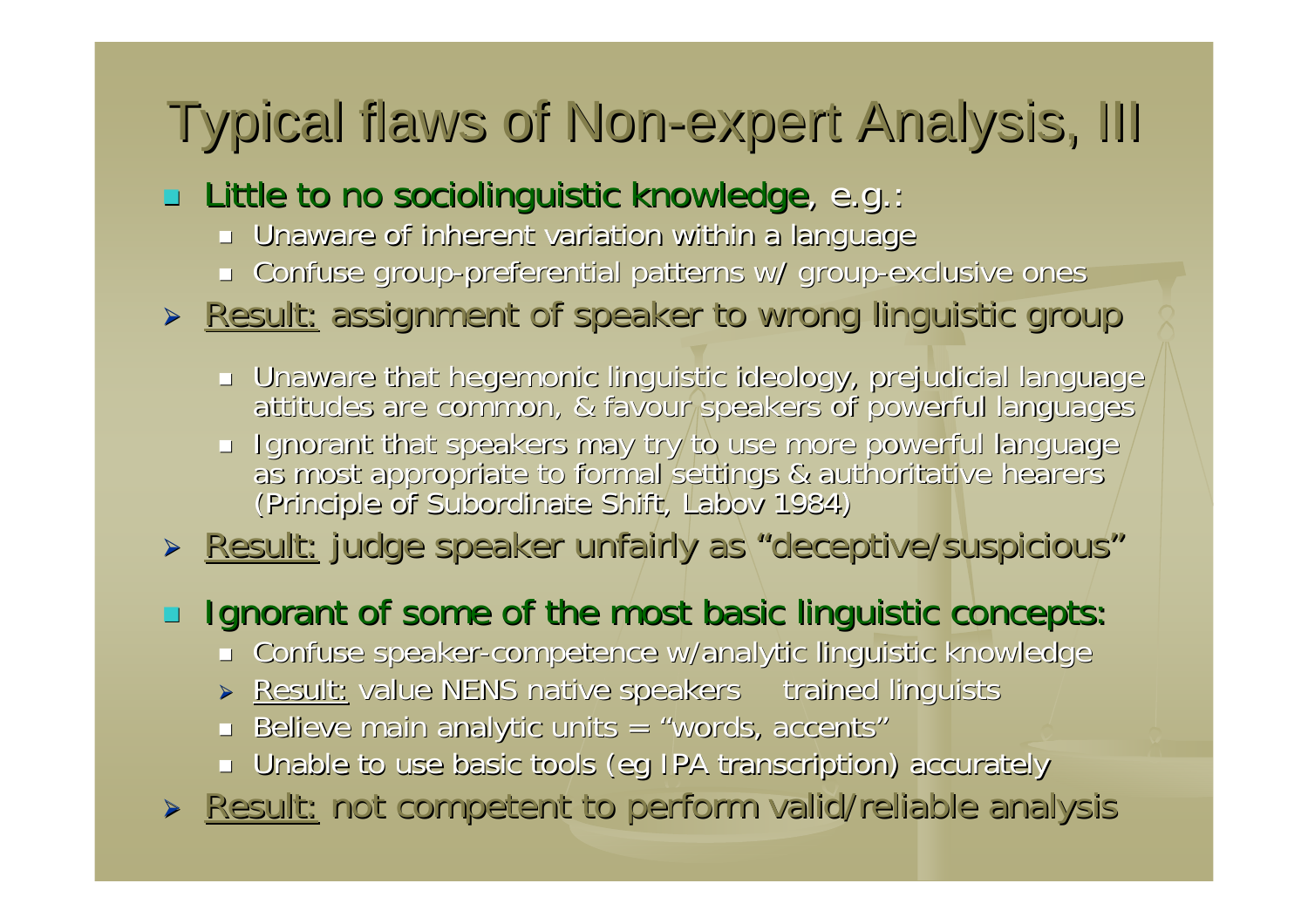## Exs. of inadequate LADO

- **Appeal no. 73545/02** against decision by Refugee Status Branch (RSB) of New Zealand Immigration Service
- □ Swedish firm Språkab examined claim of Afghani origin
	- $\blacksquare$  Based on tape of appellant speaking for c. 15 minutes

### Extracts from language analysis offered by Extracts from language analysis offered by Språkab:

- □ "The person speaks Dari with a <mark>clear Pashtu accent…</mark>
- $\Box$  "The way [he] speaks indicates that he might be illiterate...
- = "[He] uses a typical Pakistani word *patata* (=potatoes), which indicates that he has lived in Pakistan for a period of time…
- **The "Considering his strong Pashtu accent, the person's mother** tongue seems to be Pashtu."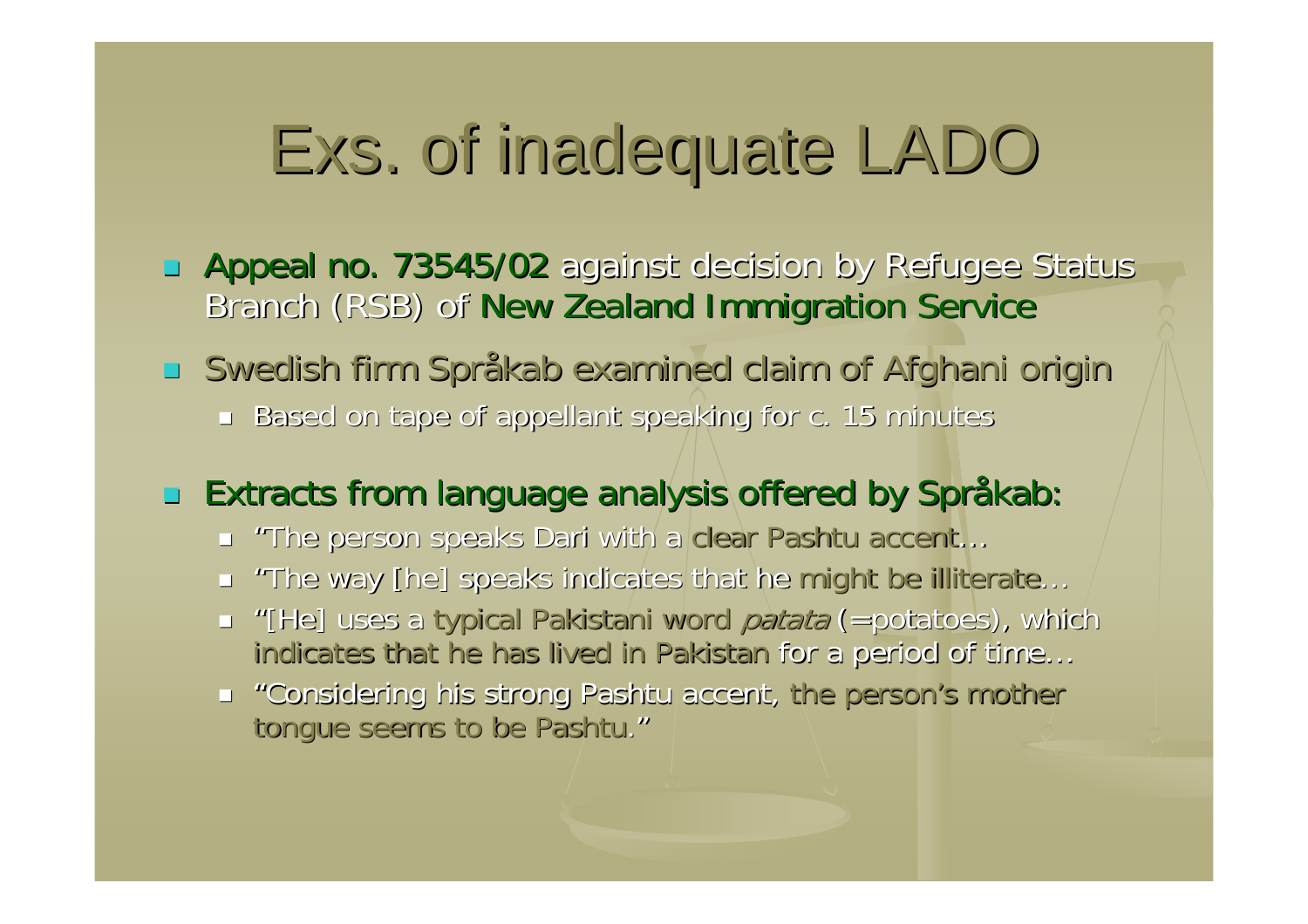# Ex. of linguistic counter-analysis

- $\Box$  Expert: Dr Ruth Schmidt, Senior Lecturer in Urdu, Dept of East European & Oriental Studies at University of Oslo
	- $\Box$  Dr Schmidt holds qualifications in linguistics, has written  $\Box$ extensively on Urdu and other Indo-Aryan languages
- **.** "No phonetic data is presented... the vocabulary items discussed are not transcribed consistently or scientifically
- "The analysis contains exclusively lexical data... No indigenous Pashtu words are provided in the analysis
- $\blacksquare$  "Use of a single vocabulary item is not proof of residence in Pakistan… There is no proof to support the claim of the speaker's 'strong Pashtu accent'."
	- $\triangleright$  Schmidt's analysis accepted by NZ court of appeal.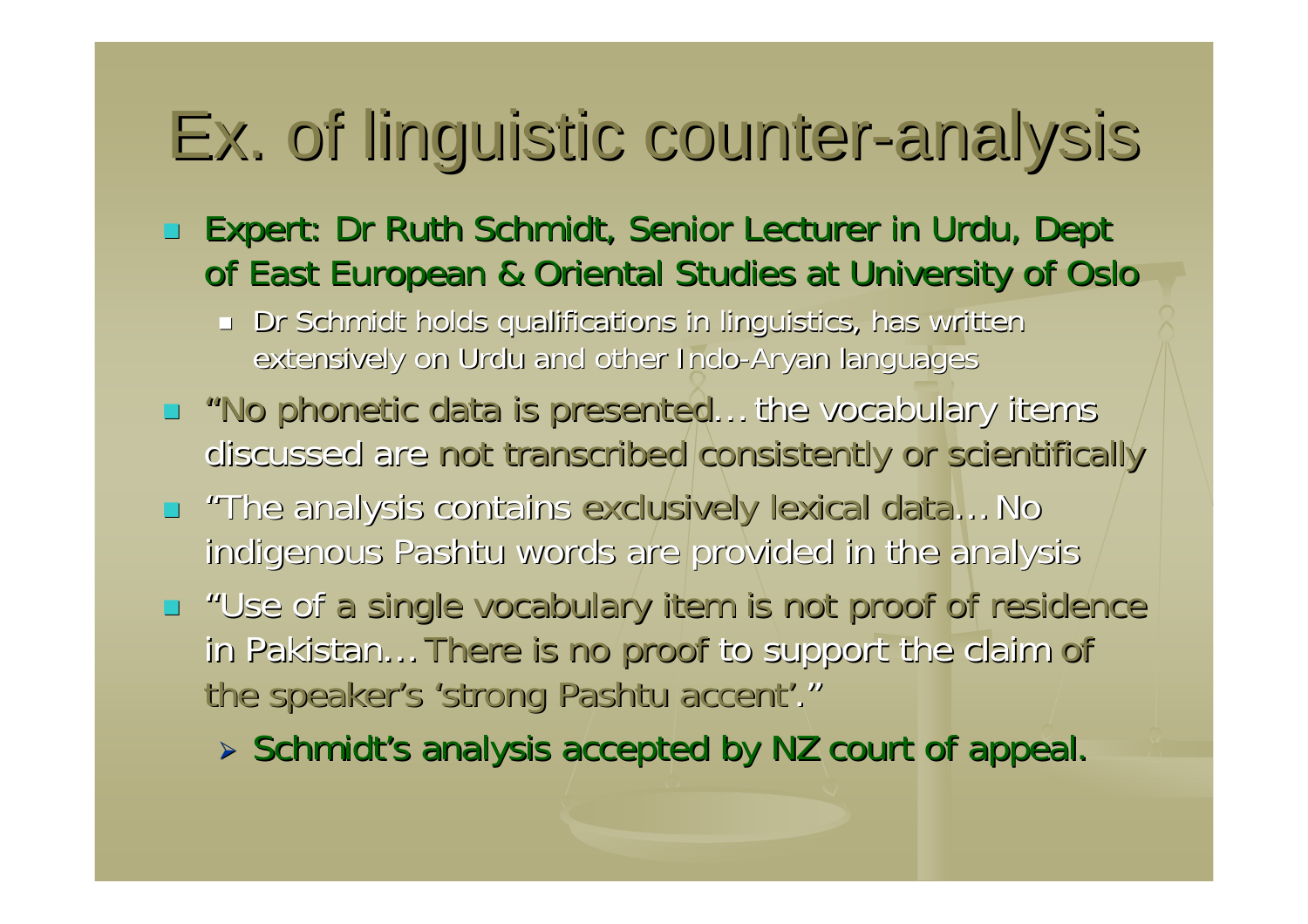## Guidelines for best practice

- **E** As a result of linguists' growing awareness of such cases efforts to codify best practice have begun to occur.
- □ 2003 report by Eades, Fraser, Siegel, McNamara & Baker
	- $\blacksquare$  Study of 58 Australian Refugee Review Tribunal cases
	- $\blacksquare$  Language analysis by overseas agencies based on "folk views"
	- $\Box$  Such language analysis by NENS "not valid or reliable"

#### □ 2004 LNOG *Guidelines for the use of language analysis…*

- $\Box$  19 coauthors and signers from Africa, Europe, Australia, USA  $\Box$
- $\Box$  Published and discussed in peer-reviewed linguistics journals  $\Box$
- Endorsed by IAFL, SPCL, LAGB, BAAL, ALAA, ANELA, AIDA etc…
- Œ 2008 Minimal Requirements draft proposed by IAFPA WG
- $\mathcal{L}$ None yet based on systematic comparison of data from multiple sources, independent of institutional pressures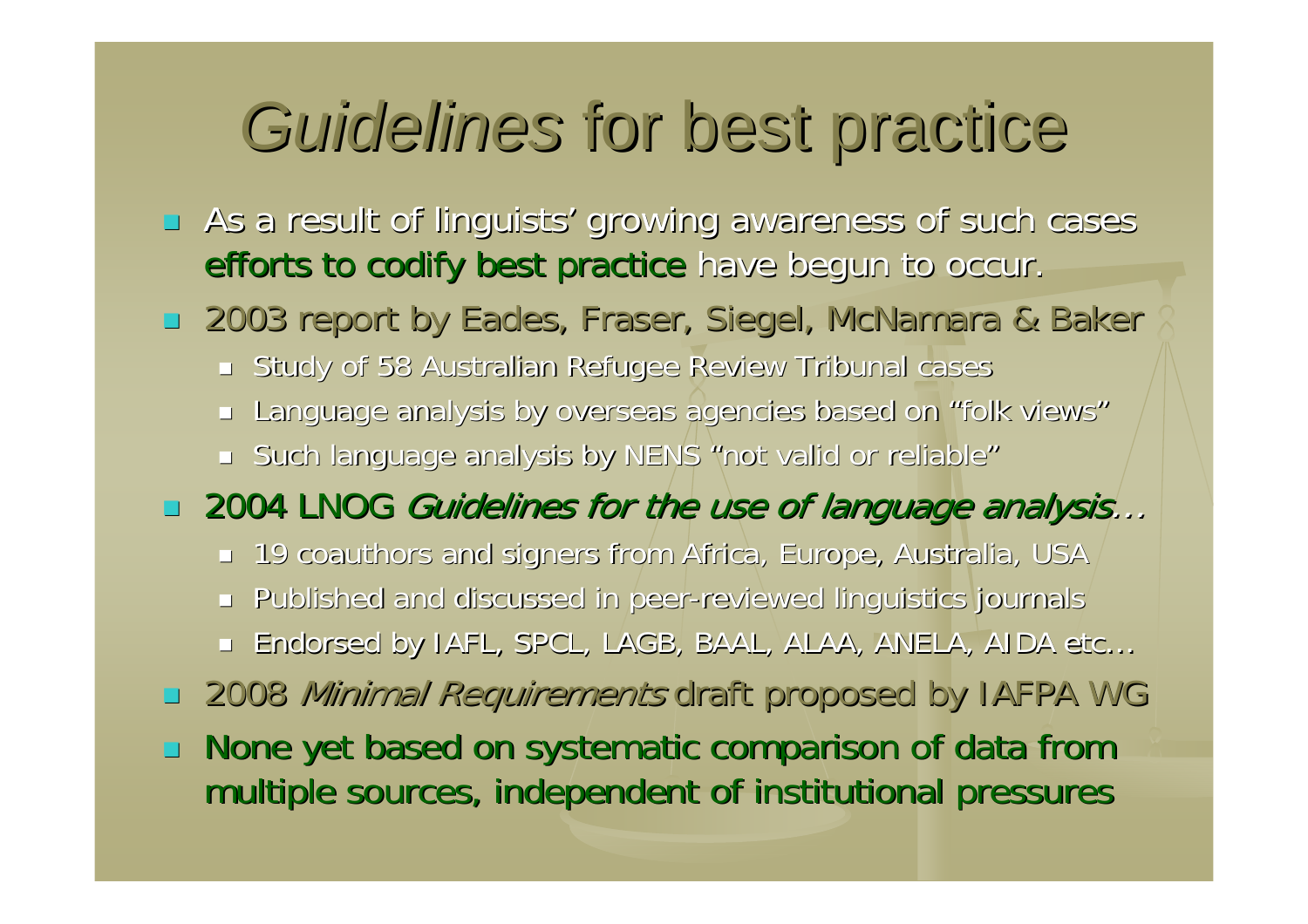## LADO & Forensic Linguistics, 1 Similarities:

### Bureaucratic setting and (adversarial) process

- Г  $\blacksquare$  Total institutional power to determine applicant's fate, status and identity
- **Applicants may have lawyers**
- $\Box$ Appeals may be heard by judges Appeals may be heard by judges

### However:

- $\Box$  No legal presumption in favour of applicant
- **Established legal standards (expertise, evidence,** interpreting etc.) unfortunately may not apply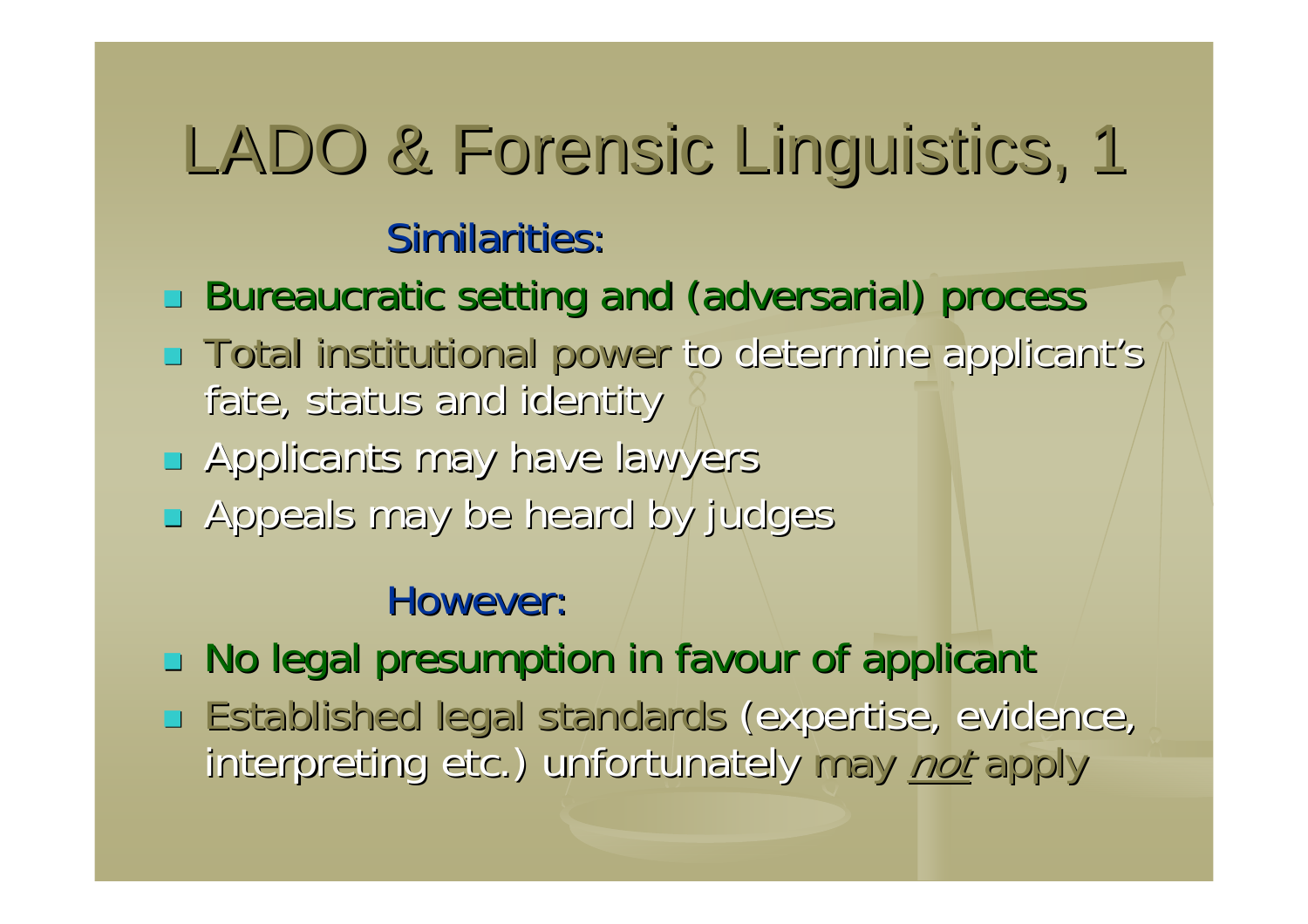### LADO & Forensic Linguistics, 2: **Credentialling of Experts**

- $\Box$  $\Box$  Details/limits of expert's relevant qualifications –public
- $\mathbb{R}^2$ Duty to provide independent, unbiased, objective opinion
- $\mathbb{R}^2$ Make explicit all evidence, data, assumptions relied upon
- L. Cite relevant scientific or professional literature
- $\Box$  Testimony is the product of reliable principles & methods which are generally accepted in the scientific community, have been tested, subjected to peer review & publication
- □ Were all analyses/tests/measurements made by expert?
- $\mathbb{R}^2$ Acknowledge range of opinion, motivate choices made
- $\mathbb{R}^2$ Fairly give facts/arguments counter to opinion expressed
- ► "Requirements for Expert Reports" (UK, Regina vs Bowman 2006)
- ▶ Federal Rule of Evidence 702, as in US Supreme Court case (*Daubert* 1995)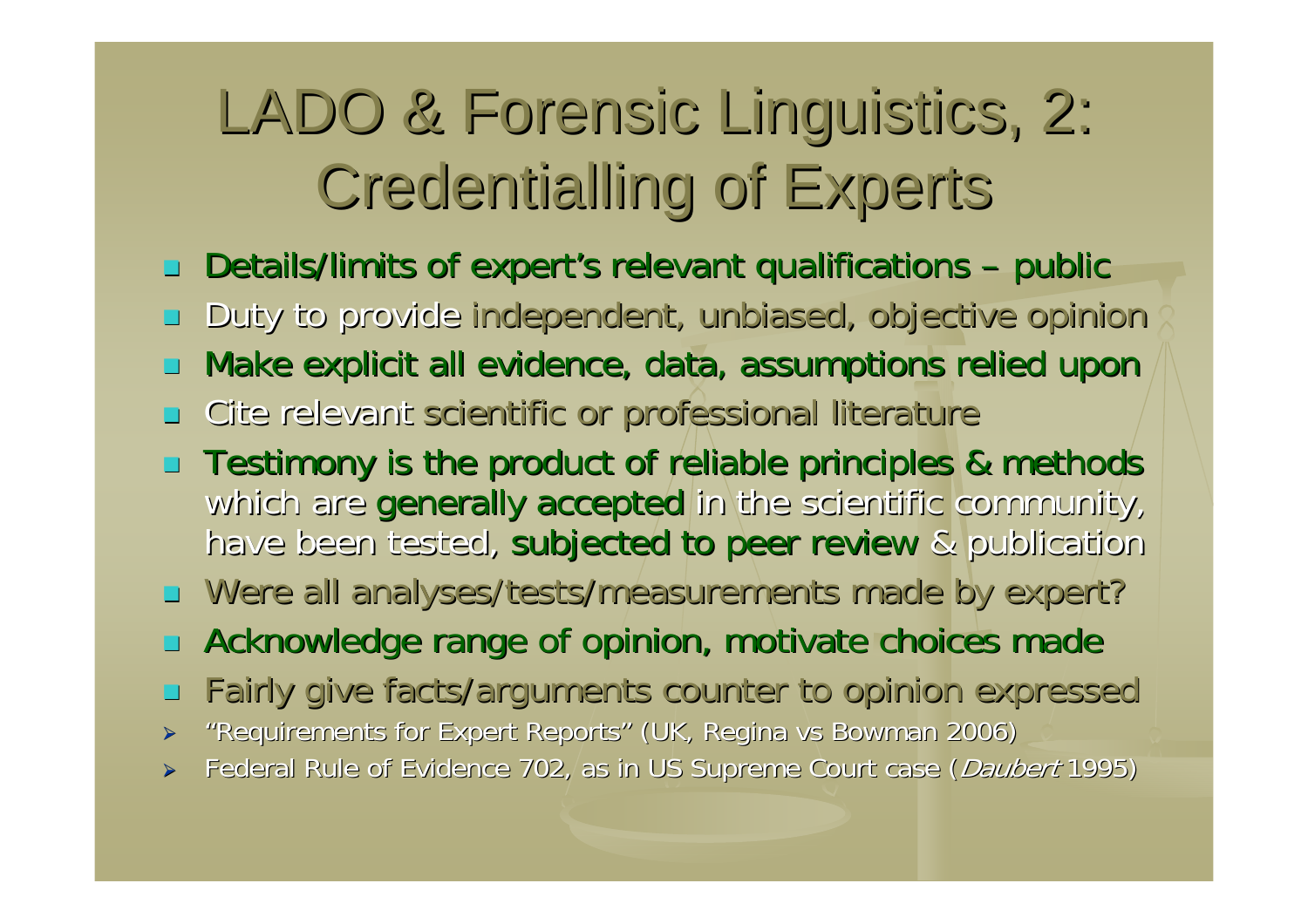# LADO & Forensic Linguistics, 3

- **FL often focuses on speaker/text's unique identity igntless on speaker/text's unique identity**
- $\mathbb{R}^2$ Arguments often rely on Axiom of the Idiolect:
- "No two speakers are identical in linguistic production"
- **u** Voice identification by forensic phoneticians:
	- Does recording A match speech sample of suspect B?
		- $\Box$  E.g. phonological inventory, organization of vowel system, range of variation, voice quality
- $\Box$  Plagiarism compares disputed texts with known ones:
	- $\Box$  Do written characteristics of A match samples B-F?
		- $\lnot$  Eg, choice of lexicon, collocations, syntax, stylistic habits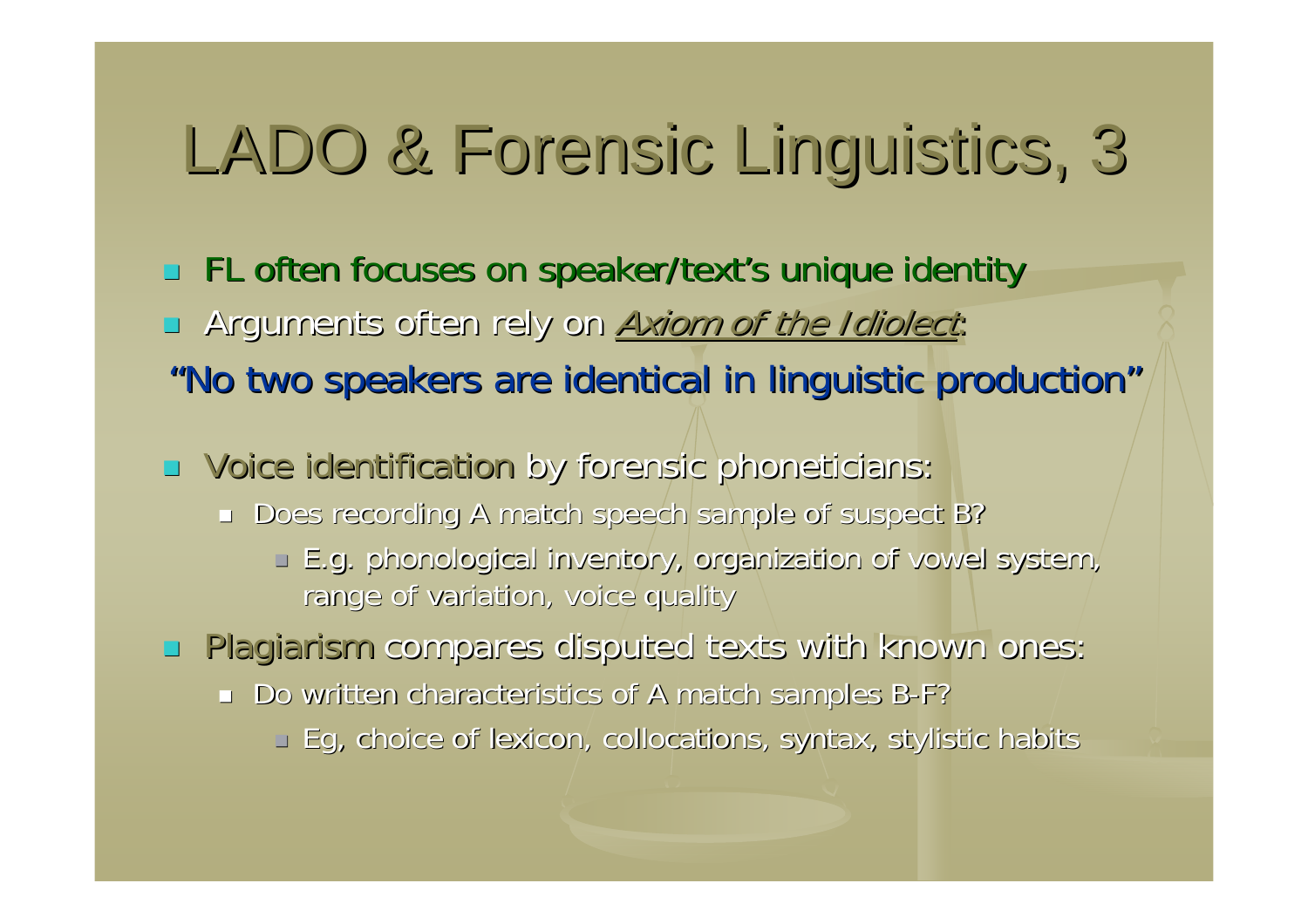### LADO & Sociolinguistics, 1: Variation in Production Variation in Production

#### **Example 2 Contrast with Axiom of the Speech Community:**

"Speakers who share language socialization are alike enough in linguistic production & evaluative norms to be identified as members of the same Speech Community"

- **If language is indexical of origins, can LADO reveal if** speaker is alike enough to other SpComm members?
- $\Box$  Speech community member/competence overlaps:
	- $\blacksquare$  Essentially same grammar, lexicon, stylistic repertoire
	- $\Box$  Same phonological inventory, vowel system

**However, a range of heterogeneity in speech is normal: a** 

- $\blacksquare$  Inherent variation due to linguistic and social contexts
- $\blacksquare$  No single categorical reference norm exists for a language
- $\blacksquare$  Range of inter-speaker variability and intra-speaker variation  $\blacksquare$ within a speech community is routinely established empirically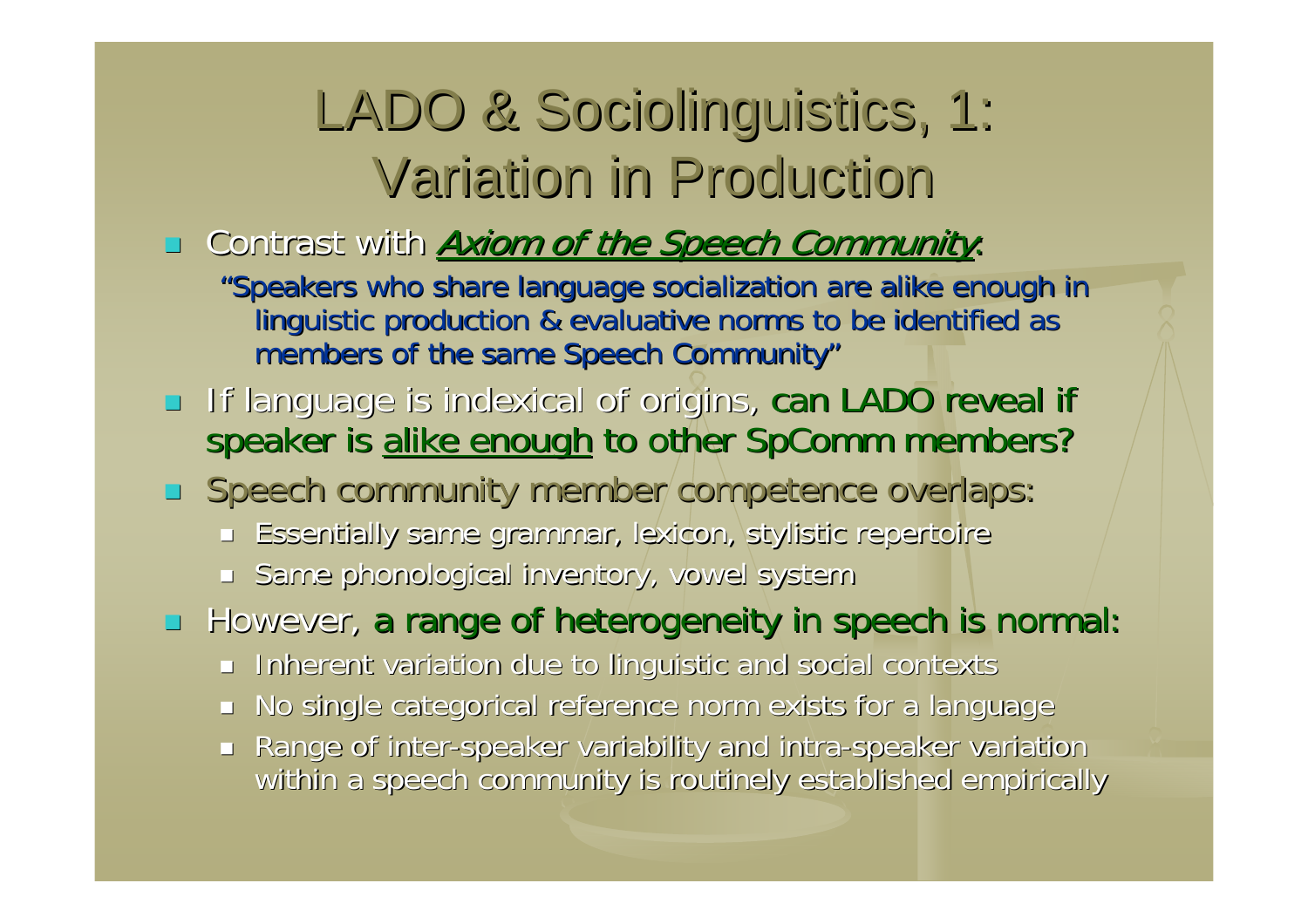### LADO & Sociolinguistics, 2: Norms and Perceptions

#### **Speech community members** also broadly share:

- $\blacksquare$  Norms for interpretation of speech and variation
- ┙ Language attitudes, ideology, pragmatics, etc.
- **However, Production/Perception asymmetry exists,** which is evidence for socially-based bias typical of NENS
	- $\blacksquare$  NS can produce distinctions but they can't reliably judge them
	- $\blacksquare$  NS can't reliably identify social characteristics of speakers from own speech community (or for themselves!) (Chambers, Trudgill & Schilling-Estes 2002; Labov 1966, 1994; Patrick 2002)

**Native-speaker competence**, in light of sociolinguistics:

- **NS <u>production</u> authentically represents part of Sp Comm range**
- $\Box$  But NS <u>perception</u> systematically influenced by social norms  $\Box$ – hence, NENS cannot validly or reliably identify speakers as members of their own Speech Community. (Fraser & Pedersen)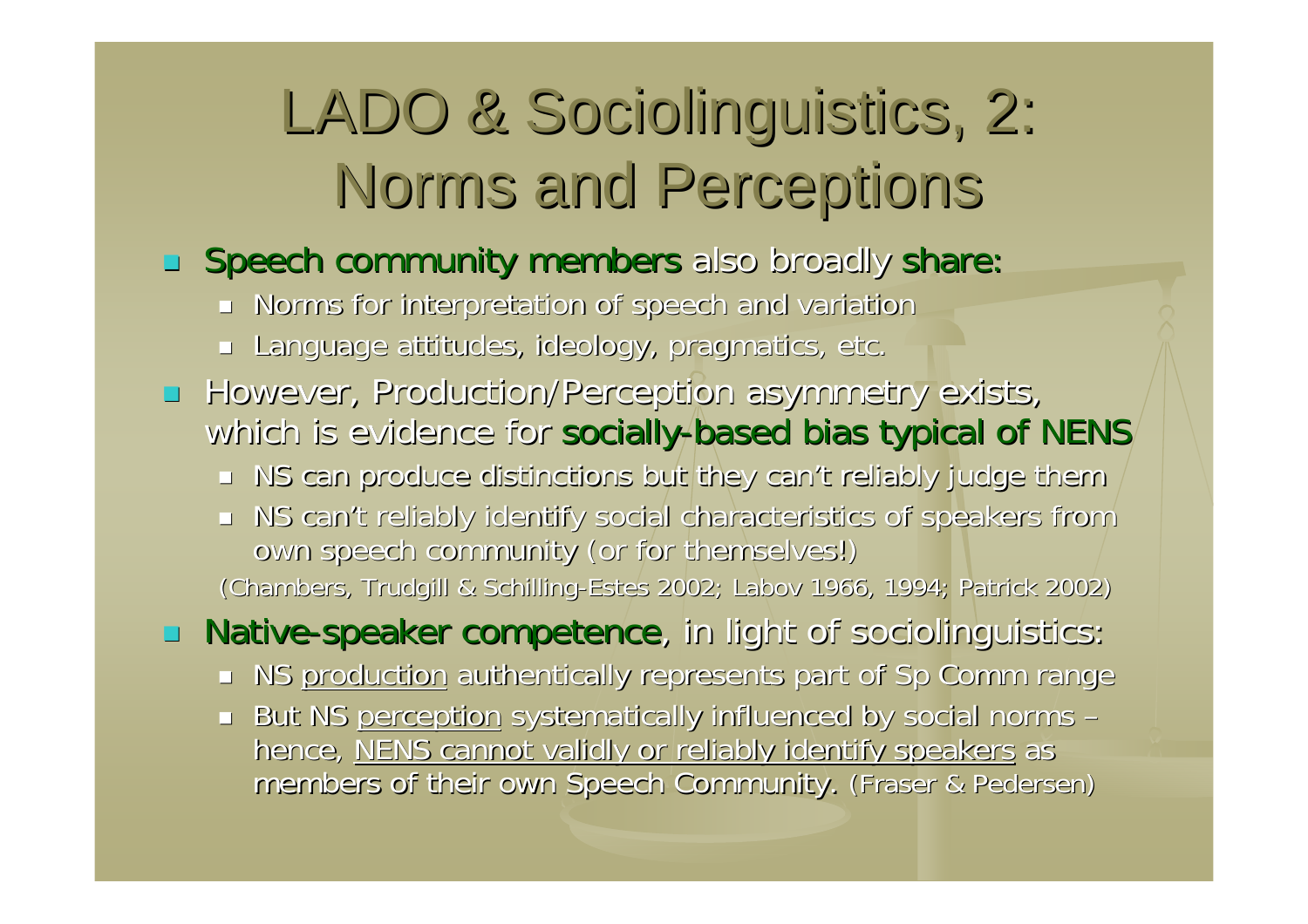## Research basis of Speech Research basis of Speech Community studies: Sampling

- $\Box$ Random, stratified or judgment sampling of populations from 12-300 speakers, who can be...
- **...Identified on independent social grounds as sharing** social characteristics crucial for language:
	- $\blacksquare$  Lifelong local residence  $\blacksquare/\blacksquare$  Native speaker of variety  $\blacksquare$  Parents' local residence
	- $\blacksquare$  Shared social networks
- Few/no years lived abroad Recognised local by others
- $\mathbb{R}^2$ Sample stratified for age, sex, social class, ethnicity
- L. Key: scientific comparison of heterogeneous groups, made w/accountable, replicable, validated methods  $\blacksquare$ Ditto: recording, transcription, quantitative analysis etc.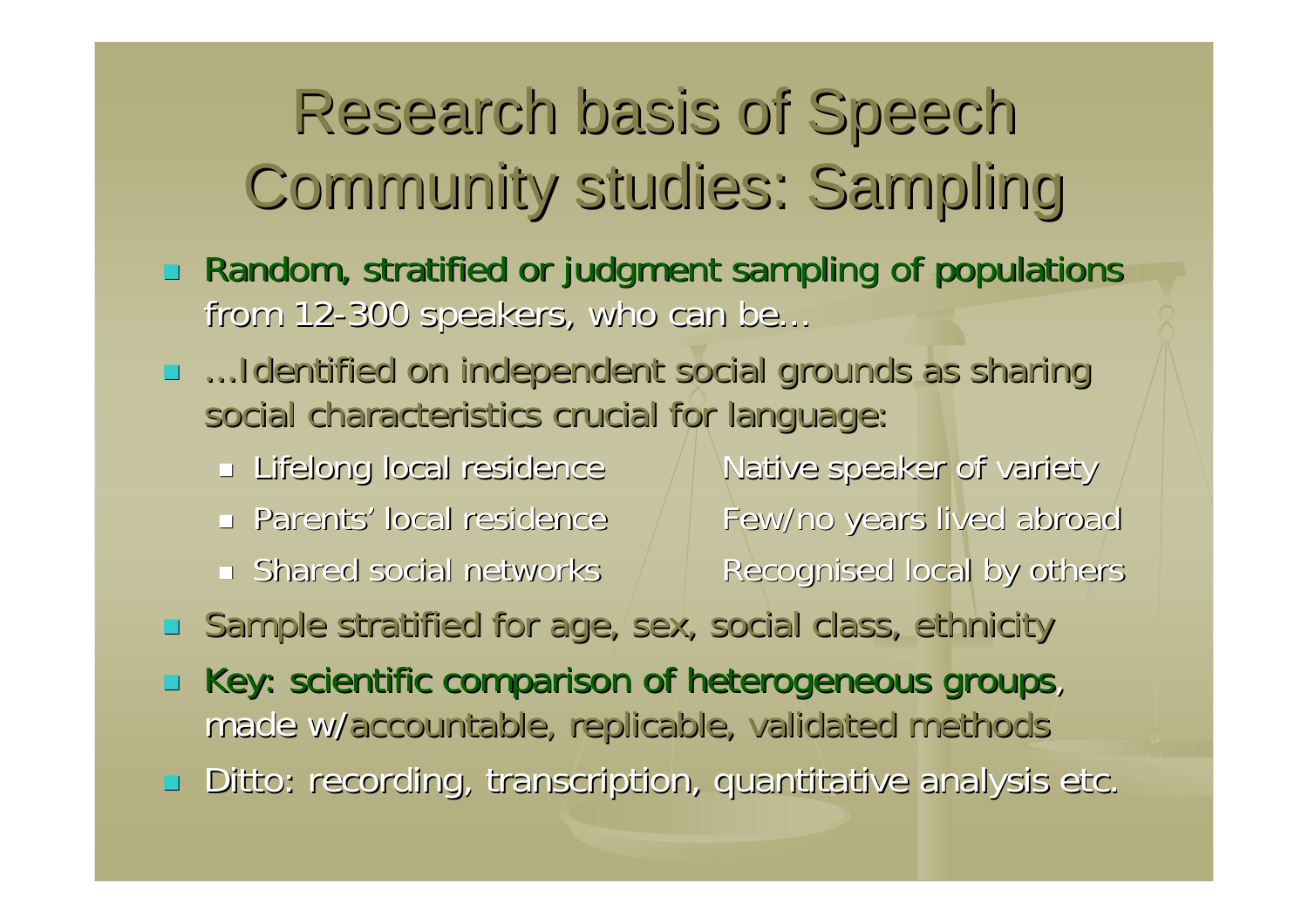## Research basis of LADO? Research basis of LADO?

### □ Is applicant compared to relevant Speech Comm?

- $\Box$  Often, no meaningful, empirical comparison is made.
- **u** NENS analyst may just compare to own competence,
- $\Box$  or to general knowledge of what "speaking X" is like.
- Exceptionally a research product is cited (Ethnologue, a grammar, dictionary) --/treated as <u>prescriptive</u> norm.
- $\lnot$  Linguist may be consulted – $-$  but prescriptive views, $\sqrt{ }$ bias, ideology & NENS folk-beliefs still filter into result
- **u Very exceptionally, a linguist** aware of these issues, & familiar w/range of variation native to the Sp Comm from empirical research, is in charge of analysis.

¾ This last case should be the This last case should be the **minimal requirement minimal requirement**.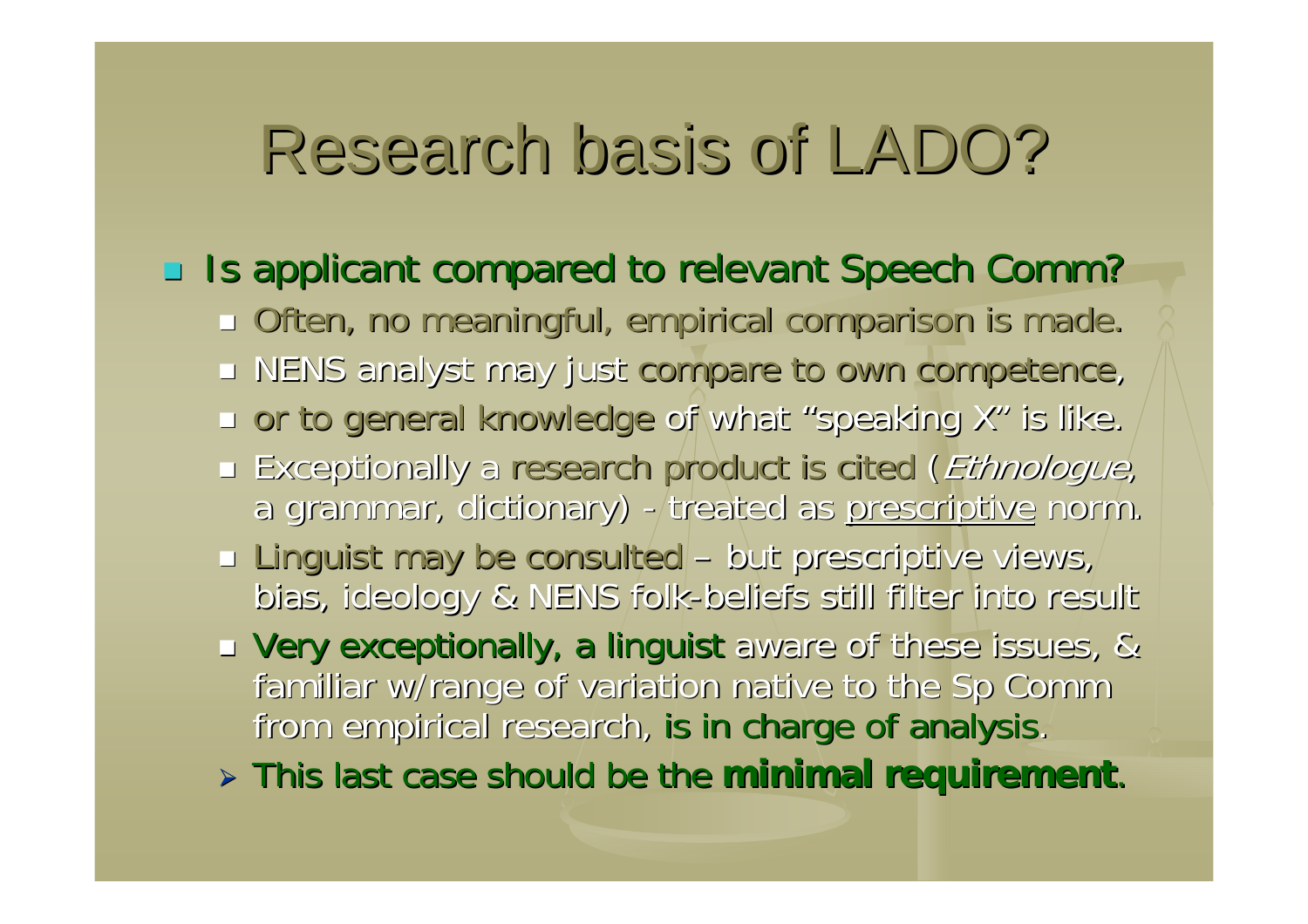Conclusions, I

- **Sociolinguistics** should routinely inform the research base, data collection & analysis procedures of LADO.
- **This requirement adds to (and does not replace) the 4** need to be informed by other need to be informed by other **essential essential core areas core areas** of linguistic science (phonetics, syntax, morphology, etc.).
- $\Box$  For all relevant disciplines, methods, assumptions, data quality & standards of evidence should be quality & standards of evidence should be **accepted accepted** in the scientific community, public & subject to peer review
- **EXT Any credentialling procedures must be independent** of institutional pressures & open to public scrutiny.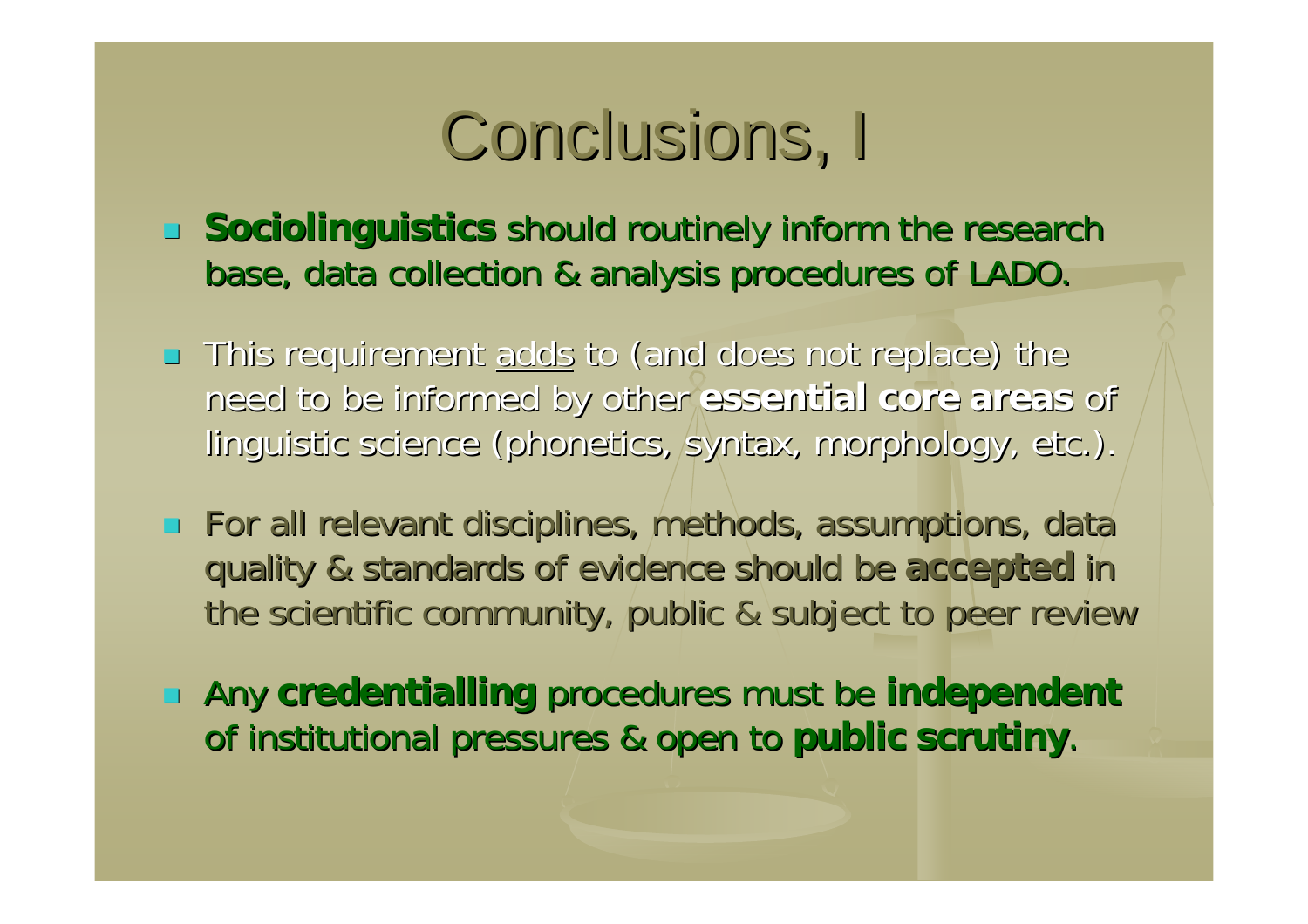# Conclusions, II

 $\Box$  Since power relations in institutional contexts influence language behaviour, institutional pressures should be **acknowledged & their effects on LADO investigated.** 

 $\mathbb{R}^2$ **Independent research is needed** to compare large numbers of LADO cases across institutional contexts to

 $\blacksquare$  Examine the nature and distribution of (socio-)linguistic issues

- $\blacksquare$  If possible, classify them empirically into types, in order to
- $\Box$  Determine the expertise required to address a range of problems
- $\blacksquare$  Make recommendations for provision of appropriate training, to be conducted by independent scholars & professionals, for:

→ Supervisory personnel – Analysts – NENS informants - Interpreters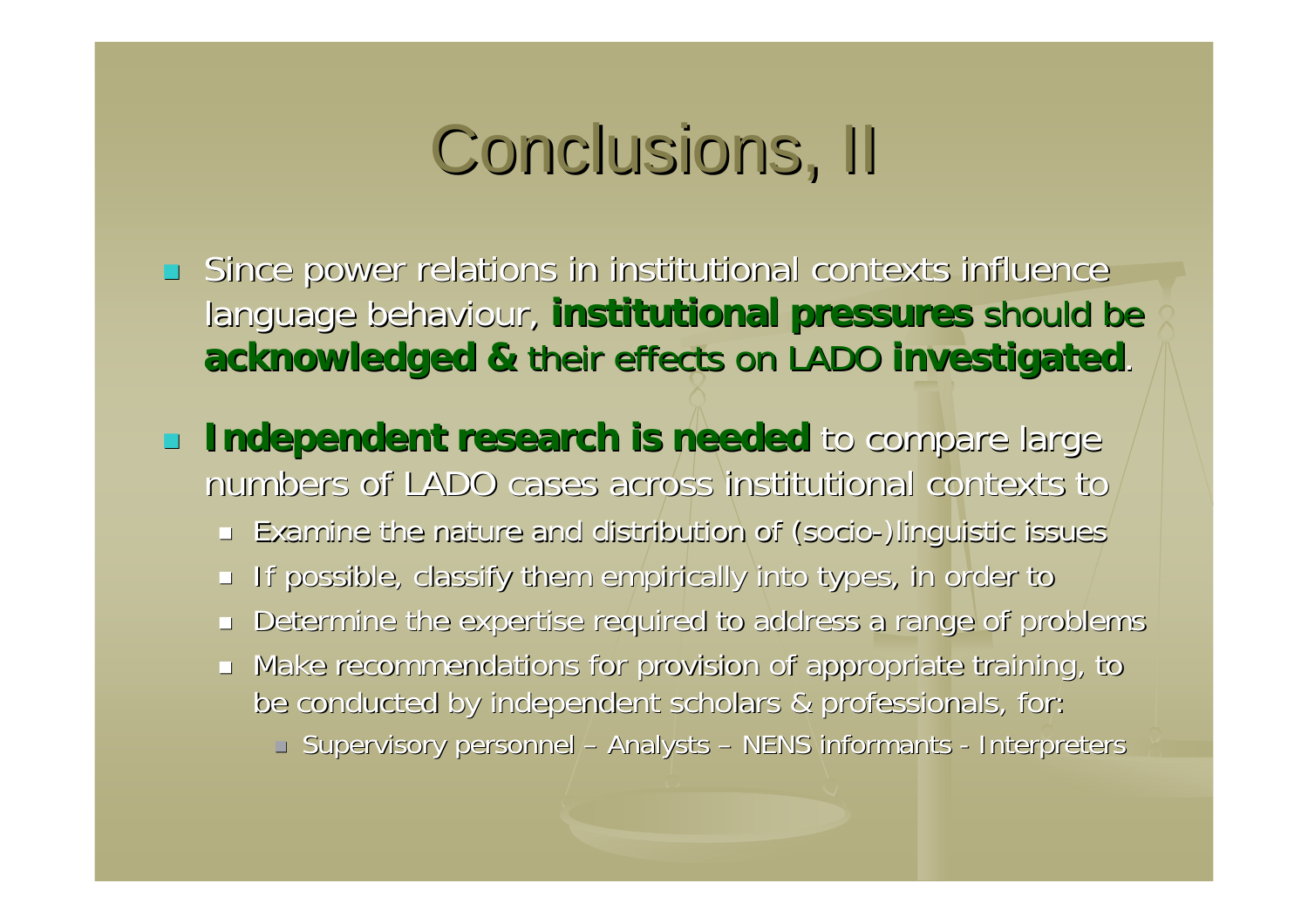### Who defines LADO expertise, how?

This question remains unanswered & contested. This question remains unanswered & contested.

- $\Box$  So long as that is the case,
	- $\Box$  Govt. procedure will be perceived as on shaky ground
	- $\lrcorner$  Judgments will continue to be successfully  $\lrcorner$ challenged
	- $\Box$  Different standards will prevail among host nations
	- $\Box$  Linguists will actively criticise LADO procedures
	- $\Box$  Scholarly organisations will compete to specify them

 $\Box$  LADO needs a secure, scientific research base against which expertise can be established.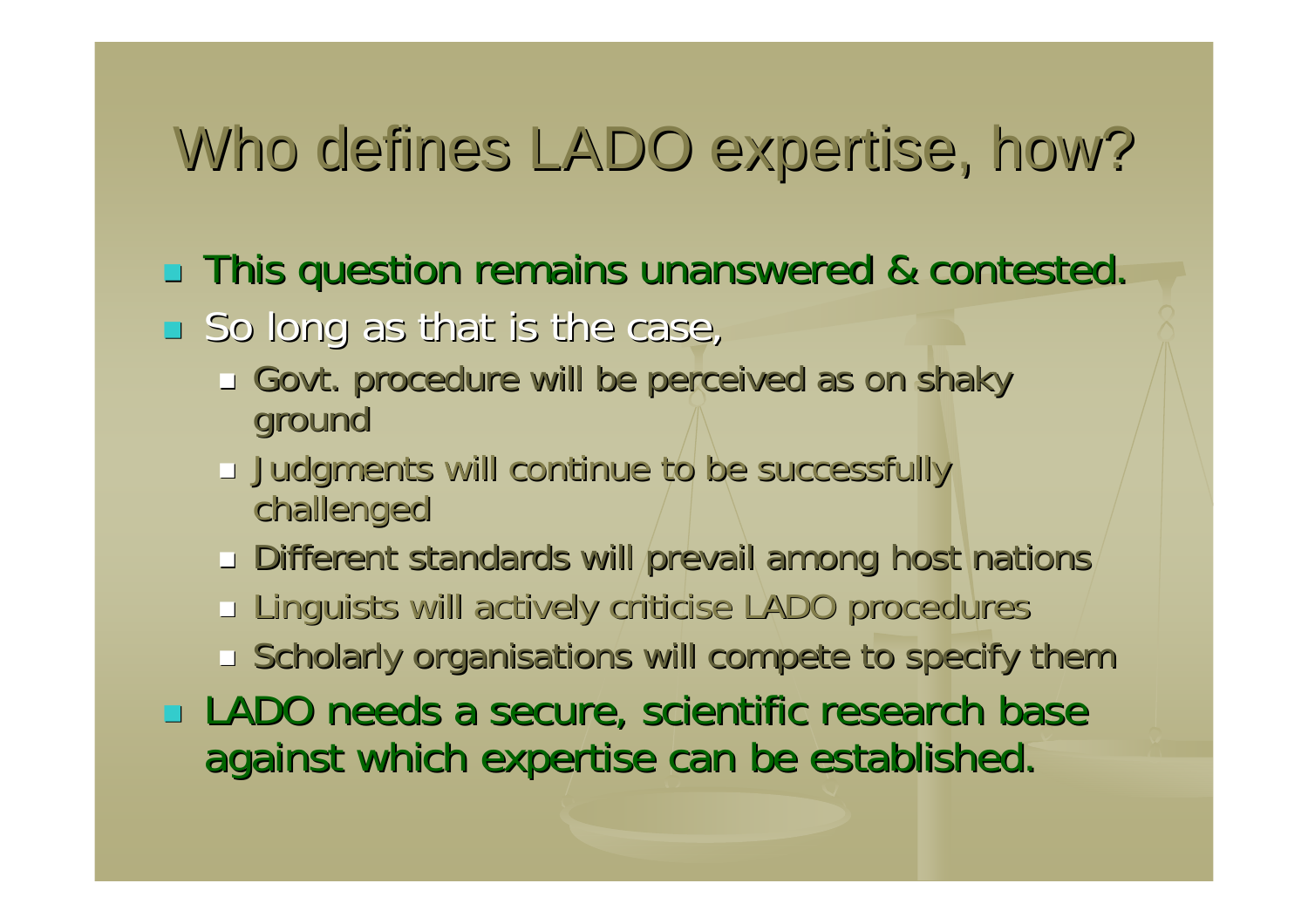### Further research directions...

 $\Box$ **Sociolinguistic research into LADO is needed on:** Sociolinguistic research into LADO is needed on:

- $\blacksquare$  Nature of, and social motivations for, code-switching
- Ditto for linguistic accommodation and style Ditto for linguistic accommodation and style-shifting shifting
- $=$  Standard/powerful languages vs unwritten/vernacular
- $\blacksquare$  Transformation of oral testimony into written text
- $\Box$  Sociolinguistics of discourse in bureaucratic settings
- $\Box$  Narrative structure of refugee testimony/interviews
- Comparative attitude/ideology studies of host nations Comparative attitude/ideology studies of host nations
- $\blacksquare$  NENS perception/labelling of common LADO varieties

"

 $\mathbf{u}$ 

- $\Box$  Range of production variability in  $\degree$
- $\blacksquare$  And much more…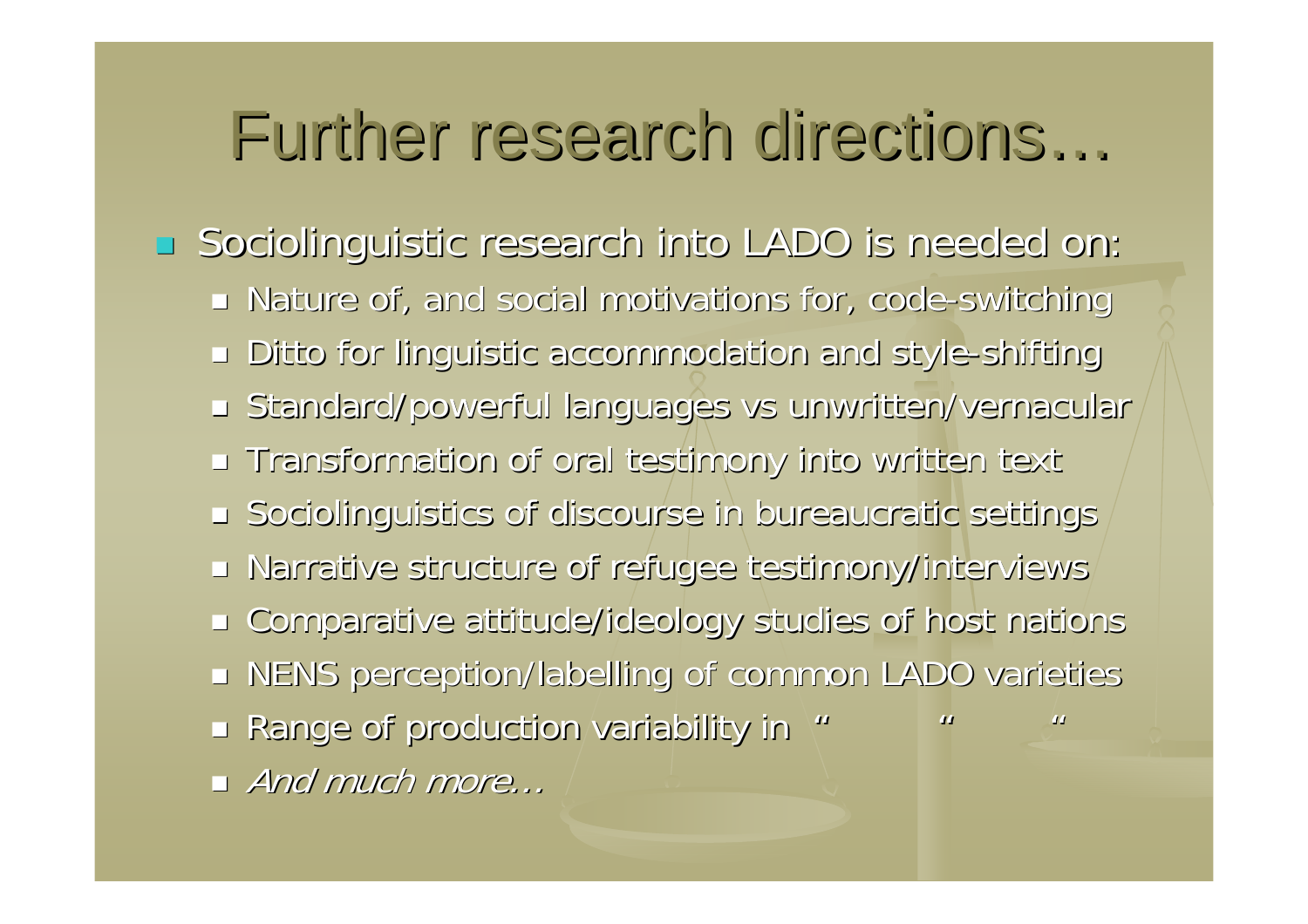# My Email and Web links

- T My email: patrickp@essex.ac.uk and homepage: http://privatewww.essex.ac.uk/~patrickp
- Guidelines for use of Language Analysis in Relation to Questions of National Origin in Refugee Cases: .../~patrickp/language-origin-refugees.pdf
- Π Linguistic Human Rights website: Linguistic Human Rights website: …/~patrickp/lhr/linguistichumanrights.htm patrickp/lhr/linguistichumanrights.htm LADO sub-page (soon to be updated!): .../~patrickp/lhr/lhrasylum.htm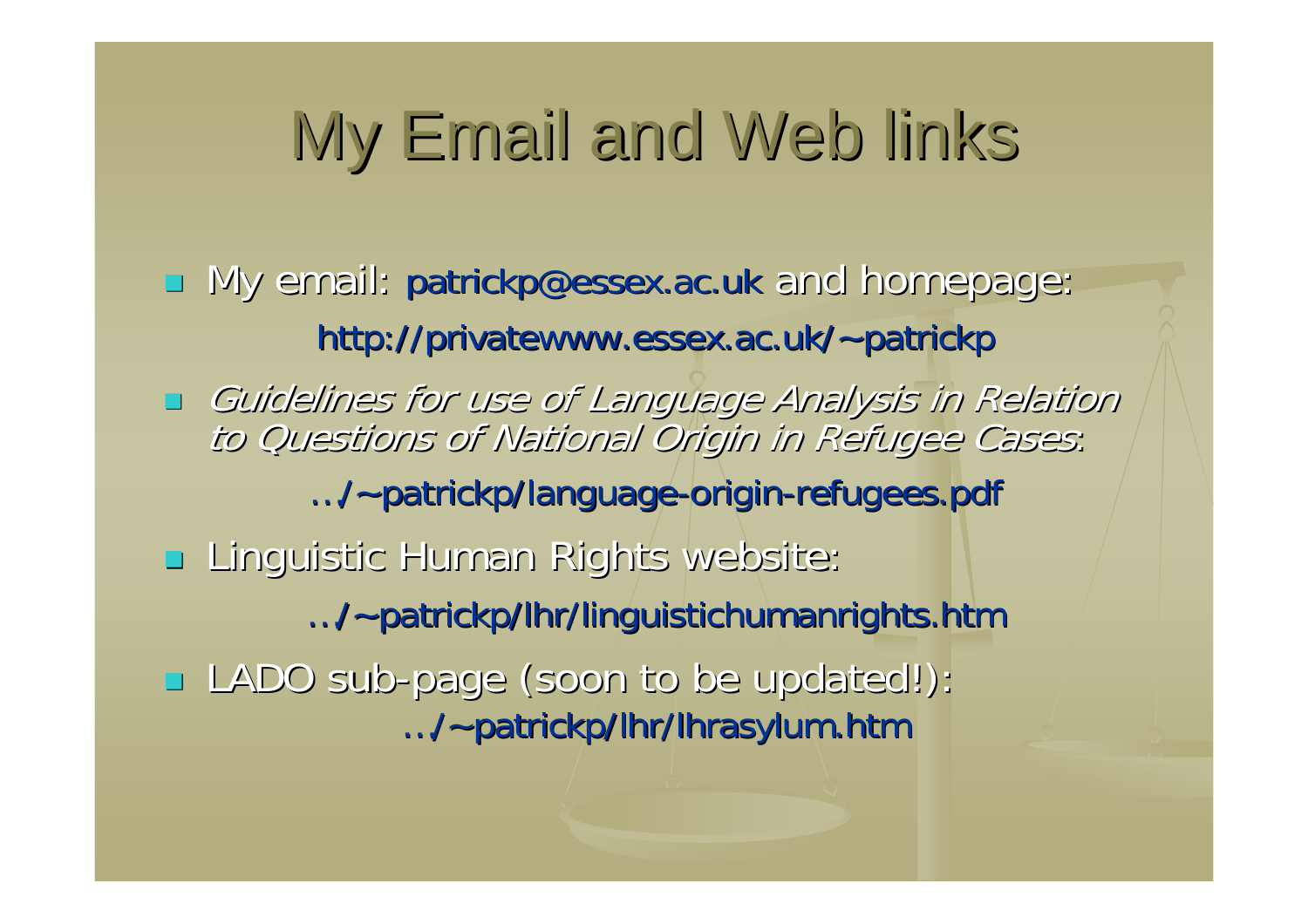### References

- Blommaert, Jan. 2006. Language policy and national identity. In Thomas Ricento, ed., *An introduction to language policy: Theory* and method. Oxford: Blackwell.
- Bowman, R v [2006] EWCA Crim 417 (02 March 2006). *[England &*<br>Wales Court of Appeal ruling, Clause 177, points 1-7.]
- Chambers, JK, Peter Trudgill & Natalie Schilling-Estes, eds. 2002. The Handbook of Language Variation and Change. Oxford:Blackwell.
- **E** Corcoran, Chris. 2004. A critical examination of the use of language analysis interviews in asylum proceedings: A case study of a West $_{\rm /}$ African seeking asylum in the Netherlands. Eades & Arends: 200-21.
- Daubert v. Merrell Dow Pharmaceuticals, Inc. 43 F.3d 1311 (9th Cir. 1995) cert. denied, 516 U.S. 869 (1996).
- Eades, Diana. Fc. Testing the claims of asylum seekers: the role of language analysis. In Elana Shohamy & Tim McNamara, eds., Language Testing in the Context of Citizenship and Asylum. To appear in thematic issue of Language Assessment Quarterly.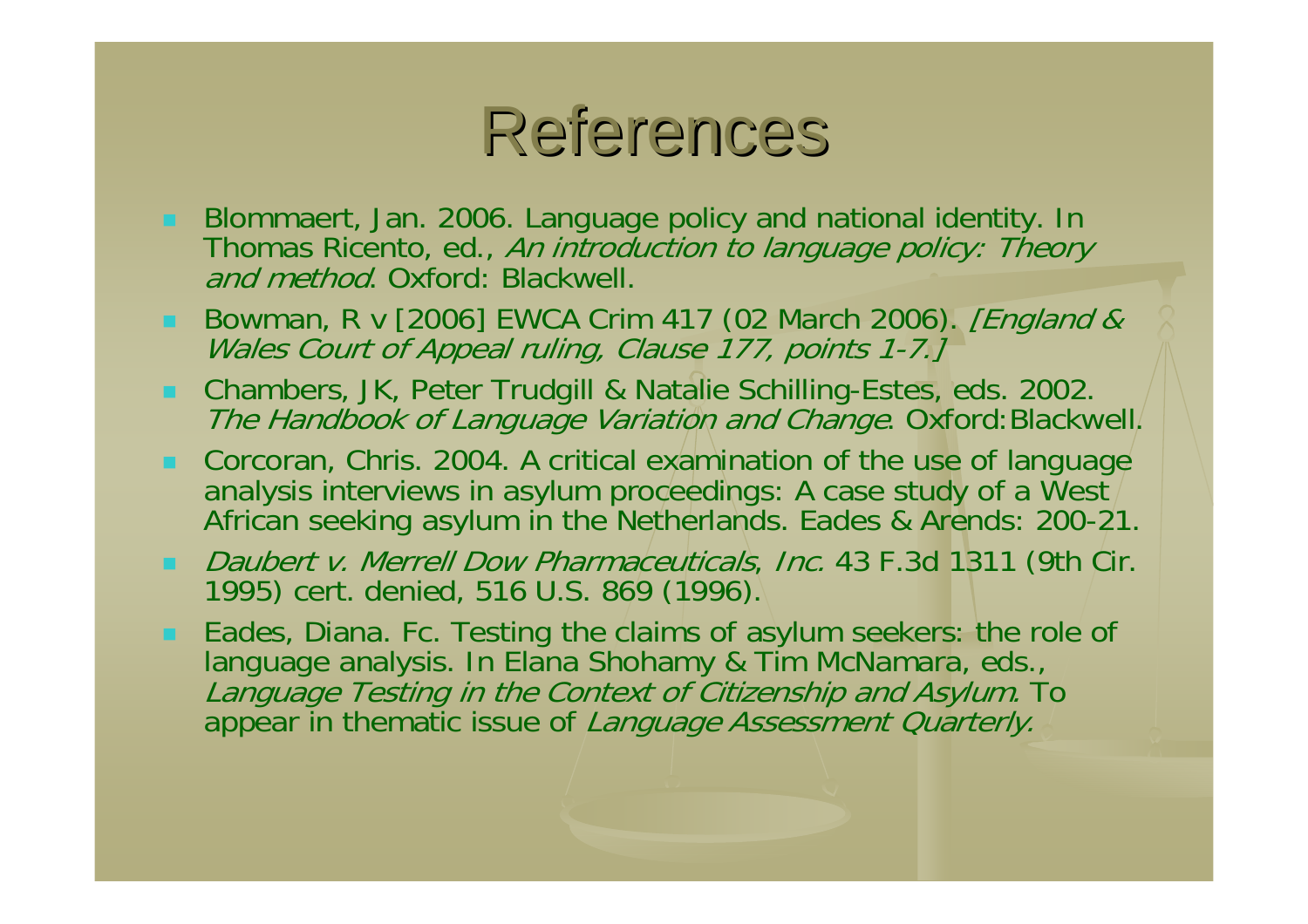### References 2

- Eades, Diana. 2005. Applied Linguistics and language analysis in asylum seeker cases. *Applied Linguistics* 26(4): 503-526.
- **Eades** , Diana & Jacques Arends, eds. 2004. *Language Analysis and* Determination of Nationality. Special issue, International Journal of Speech, Language & the Law: Forensic Linguistics, 11(2): 179-266.
- Eades, Diana, Helen Fraser, Jeff Siegel, Tim McNamara and Brett Baker. 2003. Linguistic identification in the determination of nationality: A preliminary report. Language Policy 2(2): 179-199.
- $\blacksquare$  Ethnologue. 2005, 15<sup>th</sup> ed. http://www.ethnologue.com.
- **Labov, William. 1966.** *The social stratification of English in New York* City. Washington DC: Center for Applied Linguistics.
- Labov, William. 1984. Field methods of the Project in Linguistic Change and Variation. In John Baugh and Joel Sherzer, eds., Language in use. Englewood Cliffs, NJ: Prentice-Hall.
- **Labov, William. 1994.** *Principles of Linguistic Change. Vol 1: Internal* factors. Oxford: Blackwell.